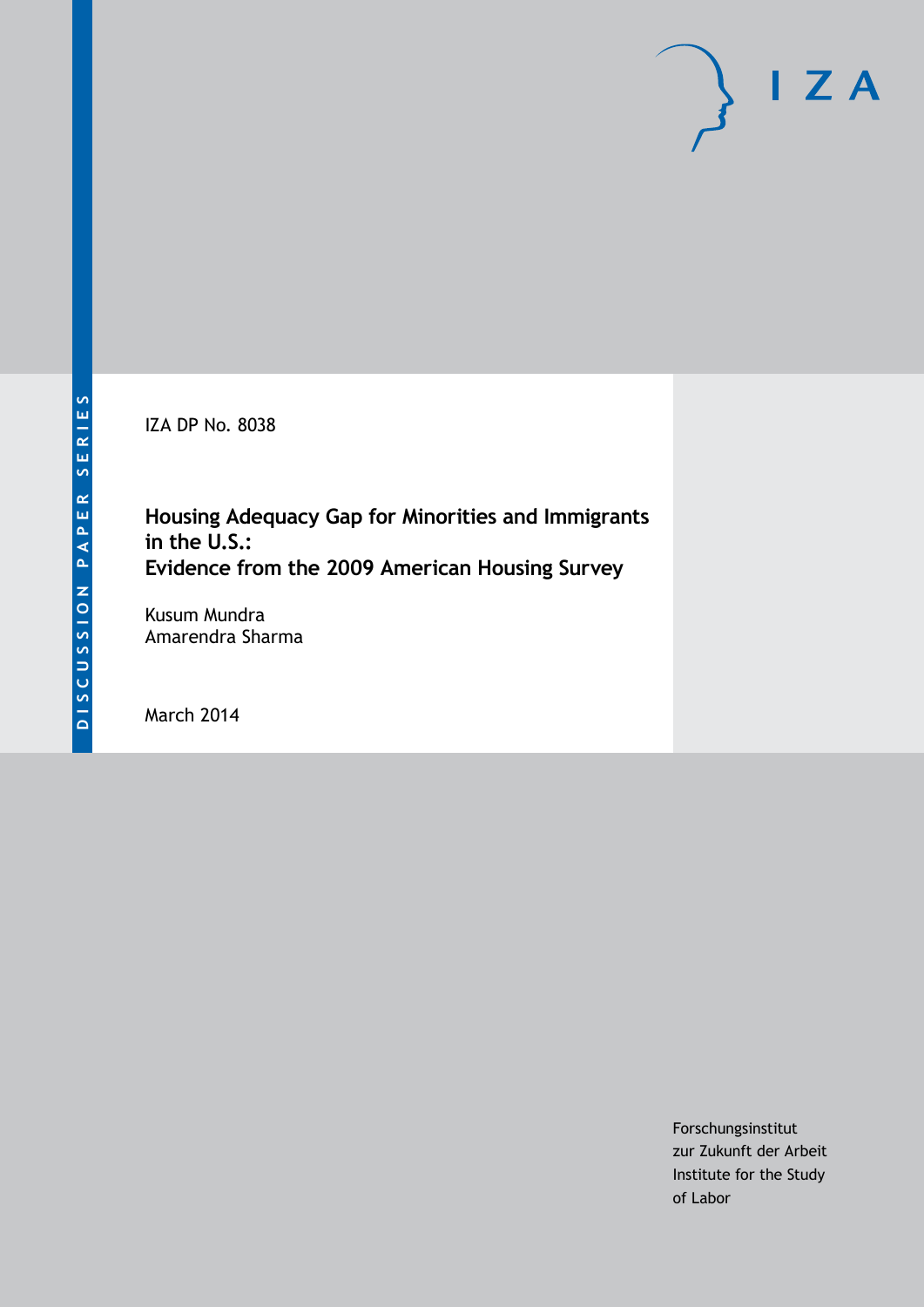# **Housing Adequacy Gap for Minorities and Immigrants in the U.S.: Evidence from the 2009 American Housing Survey**

### **Kusum Mundra**

*Rutgers University and IZA*

### **Amarendra Sharma**

*Elmira College*

### Discussion Paper No. 8038 March 2014

IZA

P.O. Box 7240 53072 Bonn Germany

Phone: +49-228-3894-0 Fax: +49-228-3894-180 E-mail: [iza@iza.org](mailto:iza@iza.org)

Any opinions expressed here are those of the author(s) and not those of IZA. Research published in this series may include views on policy, but the institute itself takes no institutional policy positions. The IZA research network is committed to the IZA Guiding Principles of Research Integrity.

The Institute for the Study of Labor (IZA) in Bonn is a local and virtual international research center and a place of communication between science, politics and business. IZA is an independent nonprofit organization supported by Deutsche Post Foundation. The center is associated with the University of Bonn and offers a stimulating research environment through its international network, workshops and conferences, data service, project support, research visits and doctoral program. IZA engages in (i) original and internationally competitive research in all fields of labor economics, (ii) development of policy concepts, and (iii) dissemination of research results and concepts to the interested public.

IZA Discussion Papers often represent preliminary work and are circulated to encourage discussion. Citation of such a paper should account for its provisional character. A revised version may be available directly from the author.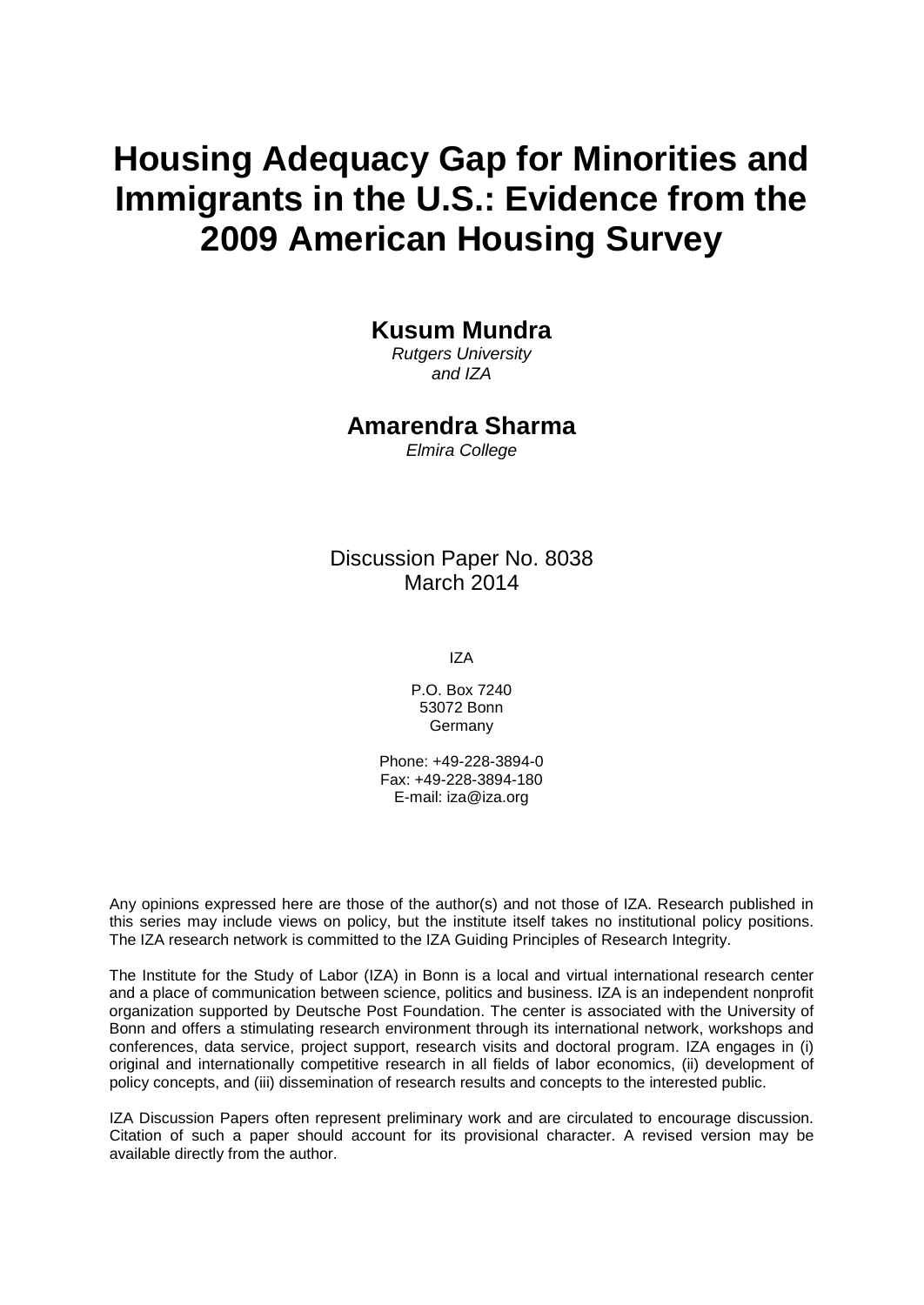IZA Discussion Paper No. 8038 March 2014

# **ABSTRACT**

### **Housing Adequacy Gap for Minorities and Immigrants in the U.S.: Evidence from the 2009 American Housing Survey**

Home adequacy for different groups in the U.S. has not been adequately studied. Using the data from the national level American Housing Survey for the year 2009and logit model, this paper finds that there is a significant adequacy difference for Blacks and Hispanics when compared to whites in the U.S. However, that is not the case for immigrants relative to the natives. We also find that then naturalization improves housing adequacy among immigrant homeowners, whereas, the female headed households have a significantly higher home adequacy than that of the male headed households. Similar to the homeownership findings, this paper highlights that the public policies should aim to narrow the home adequacy gap between whites and minorities and encourage naturalization to improve adequacy among immigrant homeowners.

JEL Classification: R2, J15

Keywords: housing adequacy gap structural adequacy, U.S. residential real estate, immigrants, minorities, American Housing Survey, naturalized

Corresponding author:

Kusum Mundra Department of Economics Hill Hall 804 Rutgers University Newark, NJ 07102 USA E-mail: [kmundra@andromeda.rutgers.edu](mailto:kmundra@andromeda.rutgers.edu)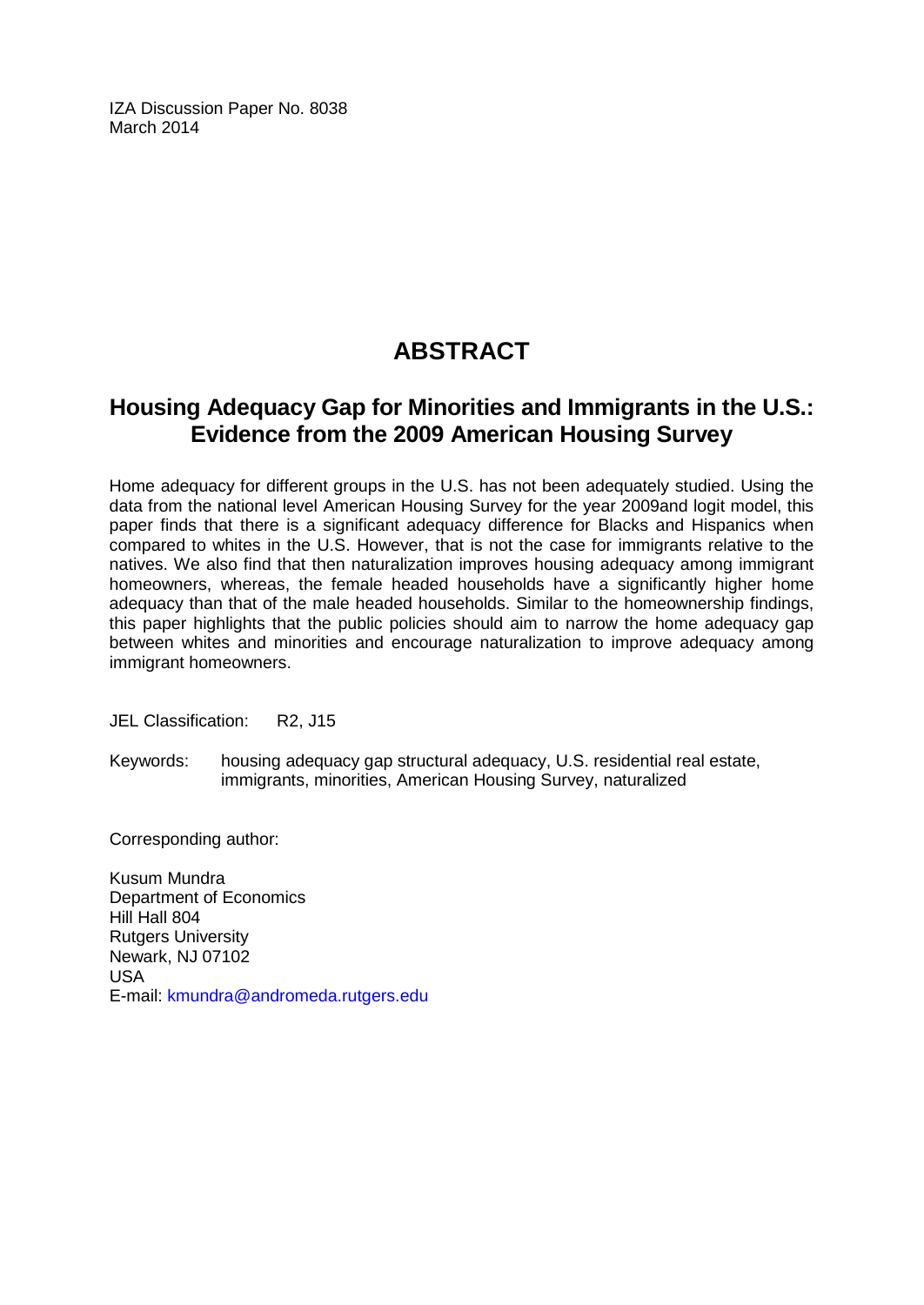#### **1. Introduction**

Provision of adequate housing is an important issue and has been declared such by many international instruments including the Universal Declaration of Human Rights, which states (article 25(1)): "Everyone has the right to a standard of living adequate for the health and wellbeing of himself and his family,....." On the other hand, the International Convention on the Protection of the Rights of all Migrant Workers and Members of their Families (article 43(1)(d) states that "Migrant worker shall enjoy equality of treatment with nationals of the state of employment in relation to…[a]ccess to housing, including social housing schemes, and protection against exploitation in respect to rents."

These international declarations notwithstanding, we still observe significant proportion of people living in inadequate housing in many countries including the richest in the world. Of course, the quality of housing in absolute terms varies by country, and a country like United States, which is perceived to have high absolute standards regarding adequacy of homes when compared with other countries, still has disparities regarding the relative adequacy when compared internally. It is therefore not surprising to learn that approximately 5.33 million single and multifamily homes in the United States have been characterized as moderately or severely inadequate by the HUD (Barry et al., 2011). According to the United States Department of Agriculture, the homes in the rural areas, whether owner or rental structure, have higher rates of physical inadequacies than the homes in the urban areas, but tend to be less crowded. This housing issue assumes an added dimension when we consider the demographic makeup of the U.S., which has seen a steady growth in the population of immigrants in particular and minorities in general. In spite of this shift of the demographic forces towards the minorities, who traditionally have lower homeownership rates than the whites, the homeownership rates in the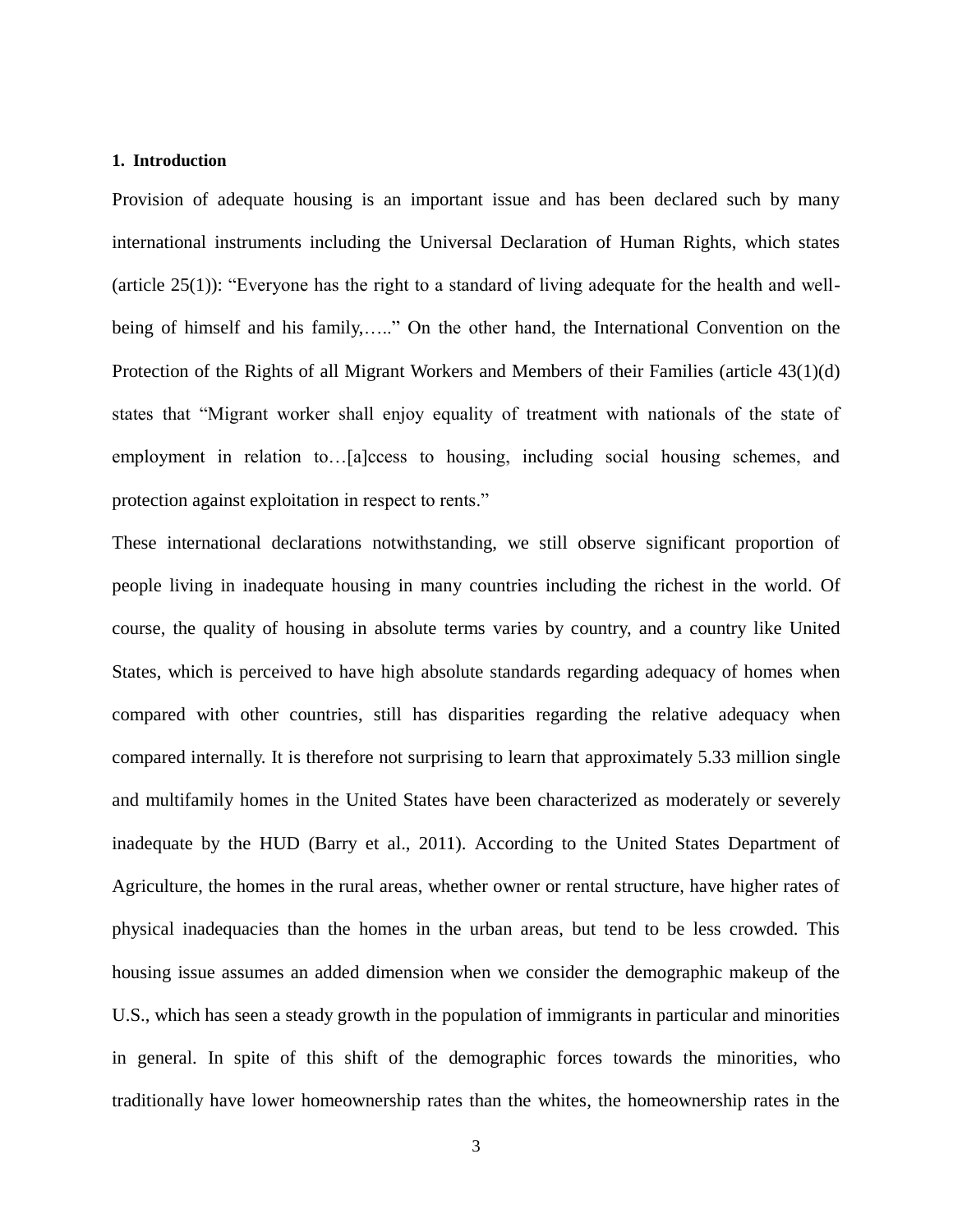U.S. saw a jump of 4.6 percentage points during the recent housing boom (Nations' Housing Outlook 2010). This observed increase can primarily be attributed to the household income growth and low interest rates. A report from the Pew Hispanic Center showed that from 1994 onwards home ownerships have also increased dramatically for the minorities and the immigrants (Kochar et al., 2009).

There is a vast literature examining the homeownership outcome for minorities and immigrants, but the housing literature has not adequately examined home adequacy gap for both minorities and immigrants. In this paper, our main focus is to estimate the homeownership adequacy differences for minorities and immigrant homeowners using the national level American Housing Survey for the year 2009.

Earlier literature on this issue has found that housing adequacy does vary by race and nativity in the U.S. Kutty (1999) while examining the determinants of structural adequacy of dwellings using the metropolitan 1991 AHS data concludes that "significant disparity in housing quality exists across metropolitan areas and population groups by race, household type, tenure, and central city or suburban location".

Grisby and Bourassa (2004) use data from the 2001 American Housing Survey and find that the new immigrant households are more likely to be crowded, though blacks and Hispanic households, regardless of the nativity status, are more likely to live in poor quality housing.

In this paper we are revisiting the housing adequacy disparity issue for minorities and immigrants in the U.S. We call it an adequacy gap because the past research and anecdotal evidence has shown that in spite of the significant strides in homeownerships, significant proportion of minorities and immigrants still live in less adequate housing than whites and natives. Minorities and immigrants might live in less adequate housing due to financial and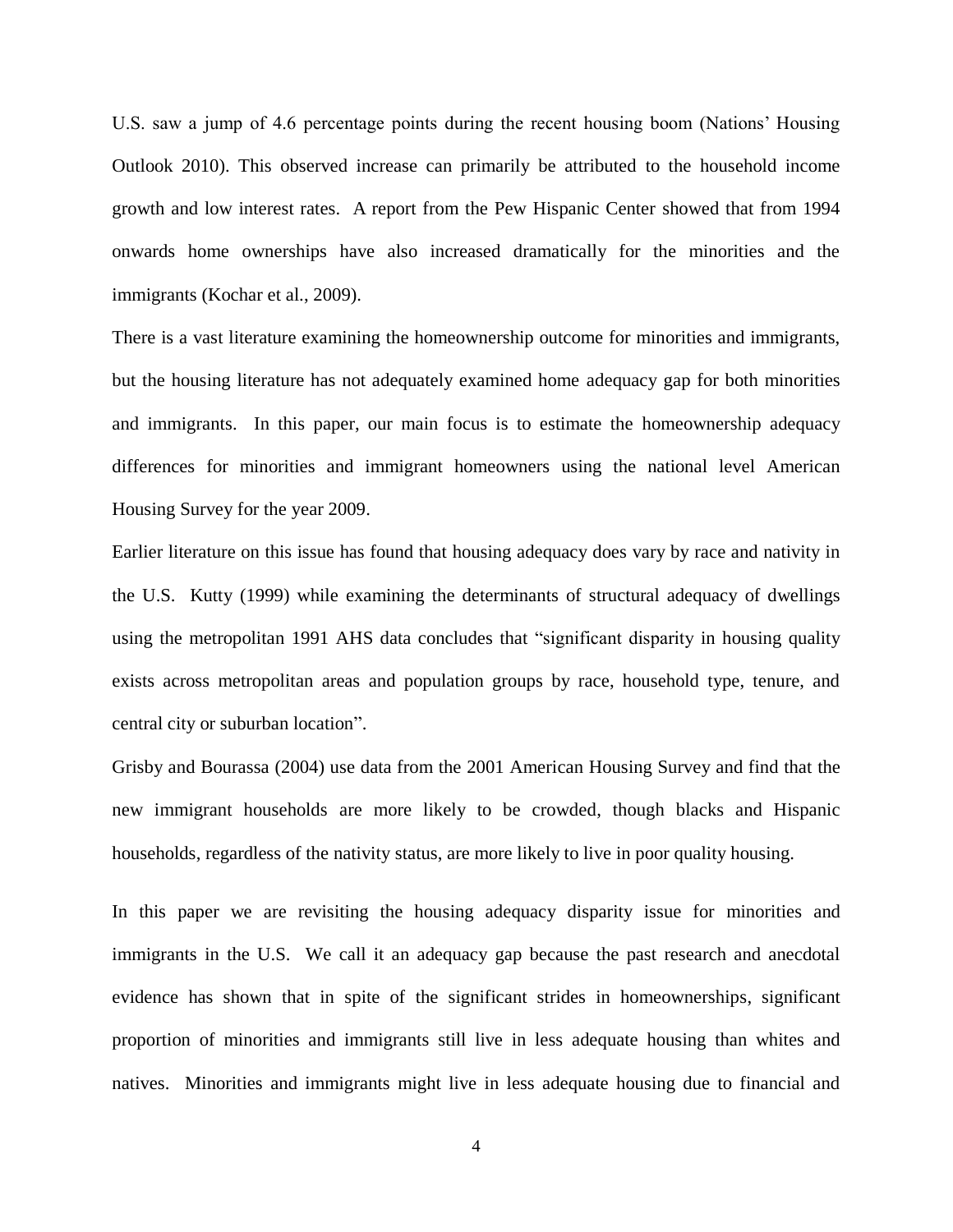geographical reasons but a priori this disparity might also exist because of cultural factors or the group effect. A black individual might live in a neighborhood with a majority of black population, or immigrants settle in immigrant gateway centers, where the housing is known to be of lower adequacy.

This paper makes two important contributions. First, we use the data from the AHS (2009) at the national level to examine the housing adequacy gap for minorities and immigrants. Second, for the immigrant homeowners we examine the role of naturalization in improving adequacy of homes. Academic literature on housing has explored in detail the realization of American dream of homeownership for immigrants and minorities. Using the 2009 American Housing sample this study aims to answer some of the pertinent questions that have not been adequately addressed by the literature on the housing adequacy gap across minorities and immigrant groups.

#### **II. Background Literature on Housing Adequacy in the U.S.**

A plethora of research has been done on the adequacy of housing in the United States. Some of the issues related to the quality of housing that have been discussed in the literature are how to measure housing quality, what determines housing quality, and how home prices relate to housing quality. Researchers agree that the measure of housing quality must be multidimensional and ought to include a measure of structural adequacy, a measure of neighborhood quality that emphasizes safety, access to work and other amenities, a measure of crowding in the house, and certainly affordability.

For example, after analyzing AHS data, Goedert and Goodman (1977) and Wieand and Clemmer (1977) find that no single measure of housing inadequacy serves as a good proxy for housing quality as they are weakly correlated with other measures of structural deficiency or the

5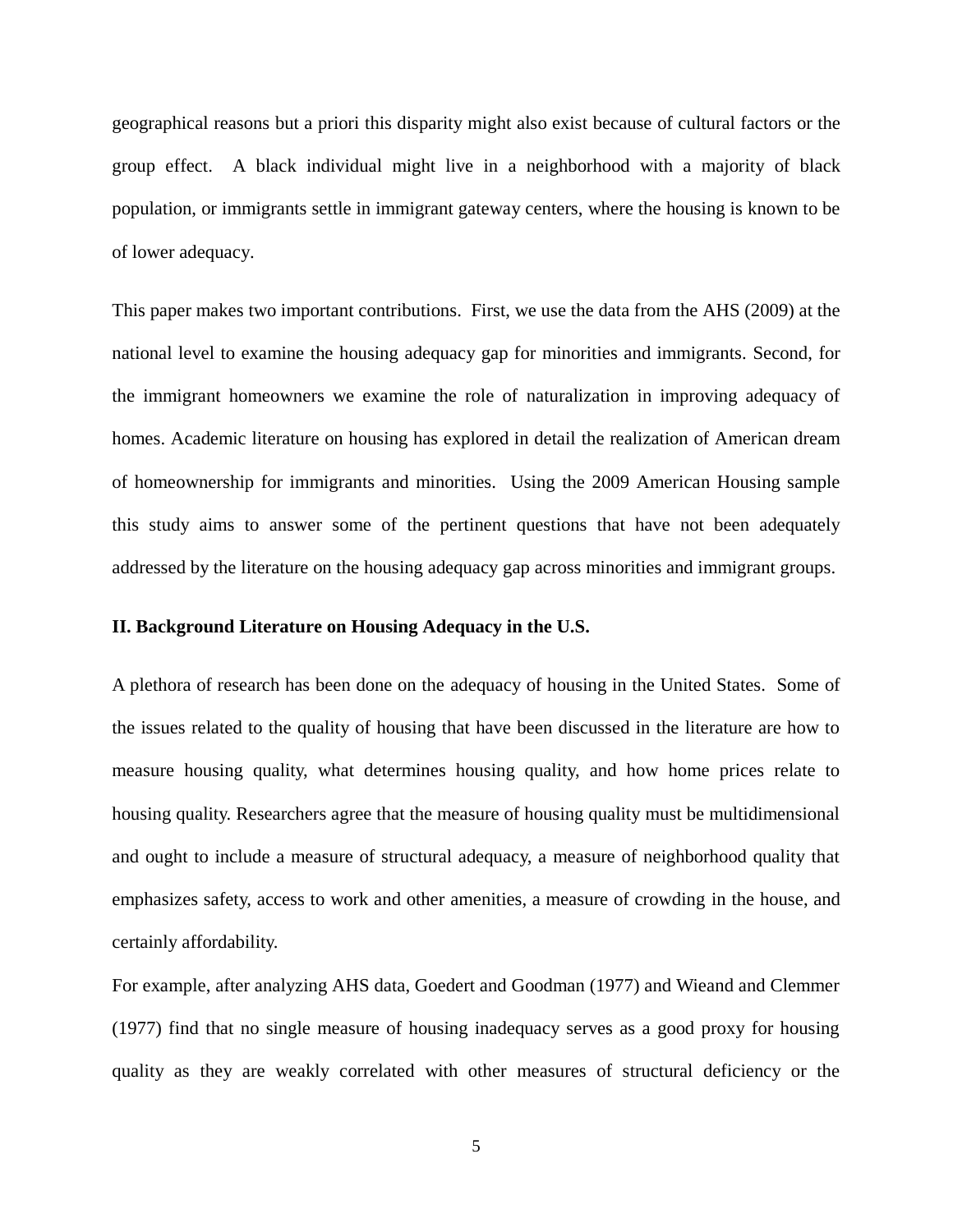household characteristics.

In another study, Goodman (1978) considers three indicators of housing quality, namely, financial burden, crowding, and unit and neighborhood quality scores based on a hedonic index. The determinants of these quality indicators in his study are primarily demand side variables such as income, family size, race, and education. Kutty (1999) does a similar study using the AHS data, but she includes both demand and supply side determinants in her analysis. She, in addition to the above mentioned variables, includes age of the building, type of the structure, tenure, elderly status of the residents, and vehicle ownership as the determinants of housing quality.

Goedert and Goodman (1977) find that dwellings in the rural areas are more likely to suffer from structural deficiencies than the urban areas, and also the rental homes tend to be more structurally deficient than the owner occupied dwellings.

Spain (1990) in her multivariate study uses crowding as an indicator of housing quality and finds that a dwelling is more crowded if the household is married, have children, and resides in the central city. On the other hand, income is inversely related to crowding.

Weicher and Thibodeau (1988) find that the likelihood of residing in low quality housing increases with one's racial minority status and being unmarried. Whereas, being married, low vacancy, and new construction are associated with lower odds of living in low quality housing. They do not find any evidence to suggest that the construction of subsidized housing for poor results in a reduction of the occurrence of low quality housing.

There are several studies that discuss the appropriate indicators of housing quality. Goedert and Thibodeau (1977) do not use any predetermined measure of housing quality in their study, rather they rely on those indicators of housing deficiency that have significant inverse relationship with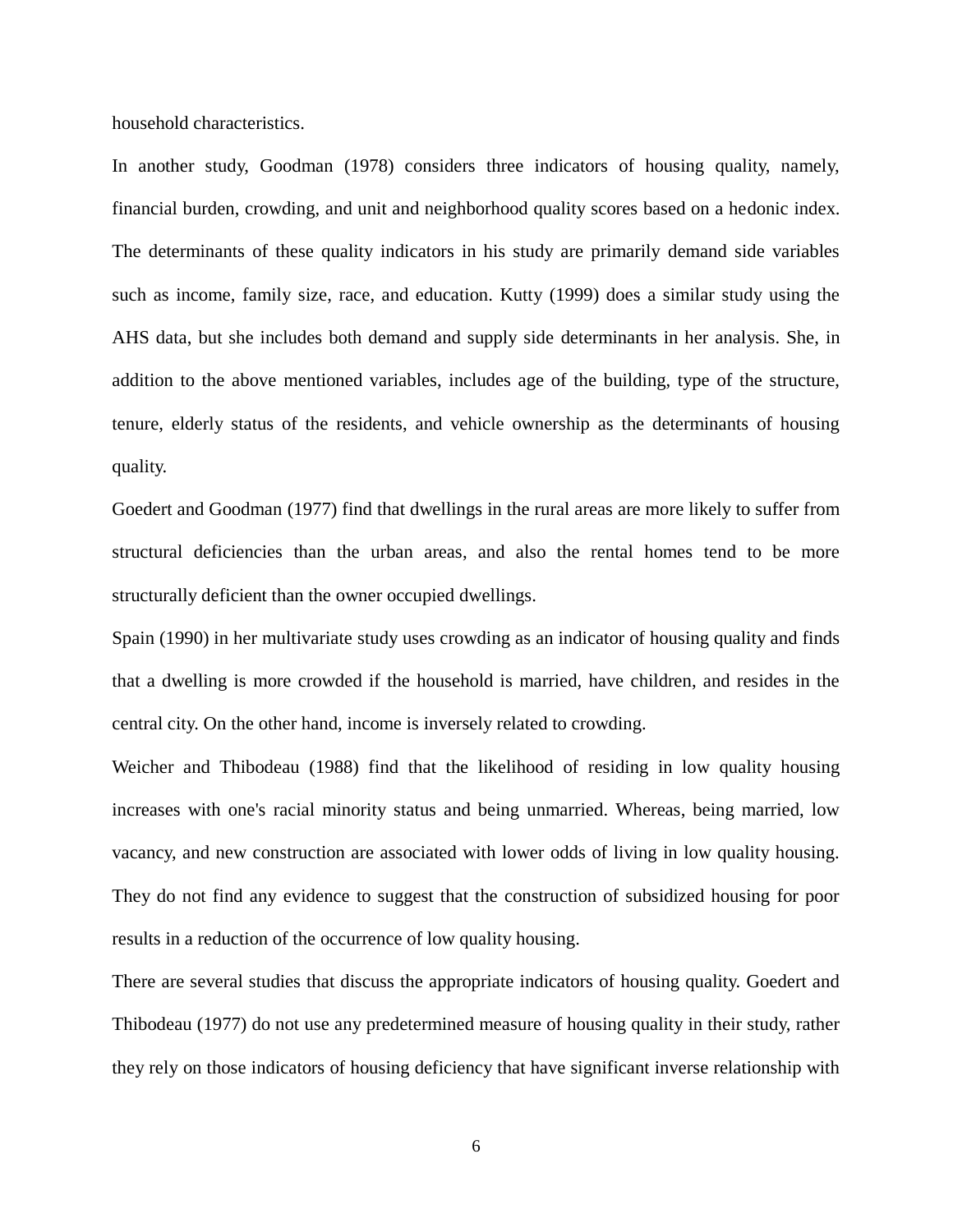the household income. This criterion allowed them to choose indicators such as lacking electric outlets in one or more rooms, absence of plumbing facility, presence of mice and rats, and leaky roofs.

Kain and Quigley (1970) use factor analysis to aggregate variables to represent housing quality into five factors. These factors are: basic residential quality, dwelling unit quality, proximate unit quality, non-residential use, and average structure quality. A study by HUD (1978) defines inadequate housing. Accordingly, if a dwelling lacks one or more of the structural features such as sewage, kitchen, plumbing, heating, public hall, toilet access, and electrical fittings, then it's considered inadequate. This definition has been used by several studies including Weicher and Thibodeau (1988), Weicher, Yap, and Jones (1982), Newman and Schnare (1988), Newman and Struyk (1983), Bianchi, Farley, and Spain (1982), and Kutty (1999).

Cook & Bruin (1994) examine the determinants of housing quality for White, Hispanic, and African-American single parent women. Their study uses three indicators of housing quality; viz., Affordability, Crowding, and Satisfaction. They find that white single women fared better than their Hispanic or African-American counterparts in terms of living in a better quality home. The Hispanic single mother household was more crowded and incurred greater housing related costs than the other groups. The African-American single mothers were more likely to live in substandard housing and more dissatisfied relative to the other groups.

Choi (1999) using the 1991 wave of the American Housing Survey data examines the determinants that predict the quality of housing headed by people older than 65 years in age. The finding suggests that older minority women are more likely to live in a deficient house than the older white females.

Boehm (1995) compares the costs and the perceived quality of owned manufactured homes with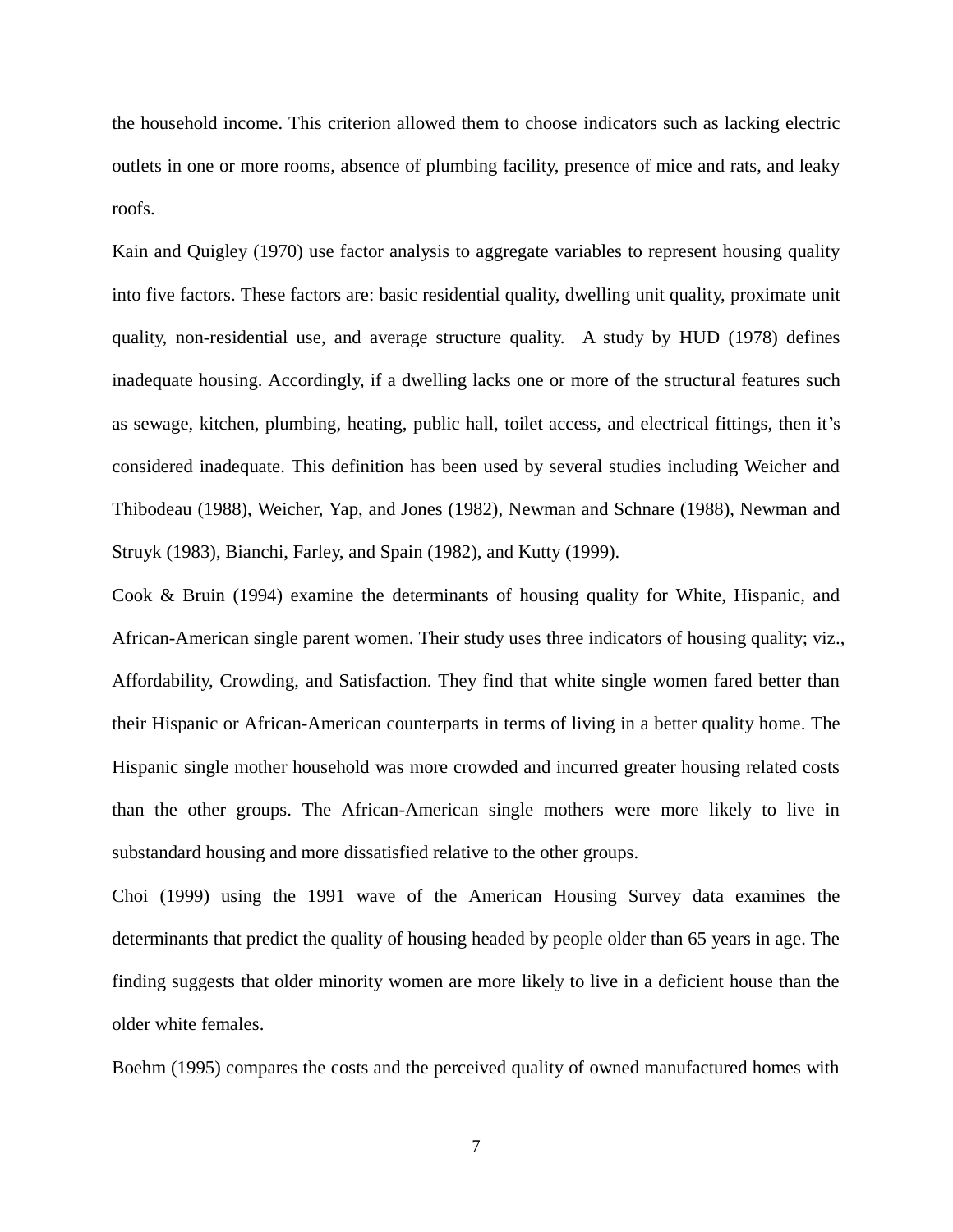the traditional rented and owner occupied homes by using data from the American Housing Surveys of 1985-1989. He finds that the manufactured homes compare well with the traditional ones because of its low cost and perceived better structural quality. He also looks at specific structural attributes in influencing the household's perceived ordinal rankings of the structural quality of homes and finds that the same attributes play a role across all tenure types.

Markham and Gilderbloom (1998) examine the determinants of housing inadequacy for the elderly and find that the region where the person lives and the race are the most important predictors. They also find that the tenure and the gender of the elderly person also predict the housing inadequacy. Other factors that they identify to be associated with housing inadequacy among elderly are: being black, living in the south, living alone, and being a renter.

In this paper we use the recent national level 2009 AHS to examine not only the housing adequacy gap for blacks and Hispanics but also for the immigrants. Housing adequacy is measured by the AHS measure of structural inadequacy. This paper further contributes to the literature by examining the housing adequacy for female household heads and for the naturalized vs. the non-naturalized immigrants.

#### **III. Data**

This paper uses data from the AHS 2009. The AHS is a biennial national housing survey conducted by the Bureau of the Census for the Department of Housing and Urban Development  $(HUD)$ .<sup>1</sup> The AHS is the only national sample which collects data on various quality indicators and detail information on the physical unit and so has been the principal data source for housing quality for the U.S. The AHS gives rich information on the households' demographic characteristics, race, immigrant characteristics, homeowner's mortgage information and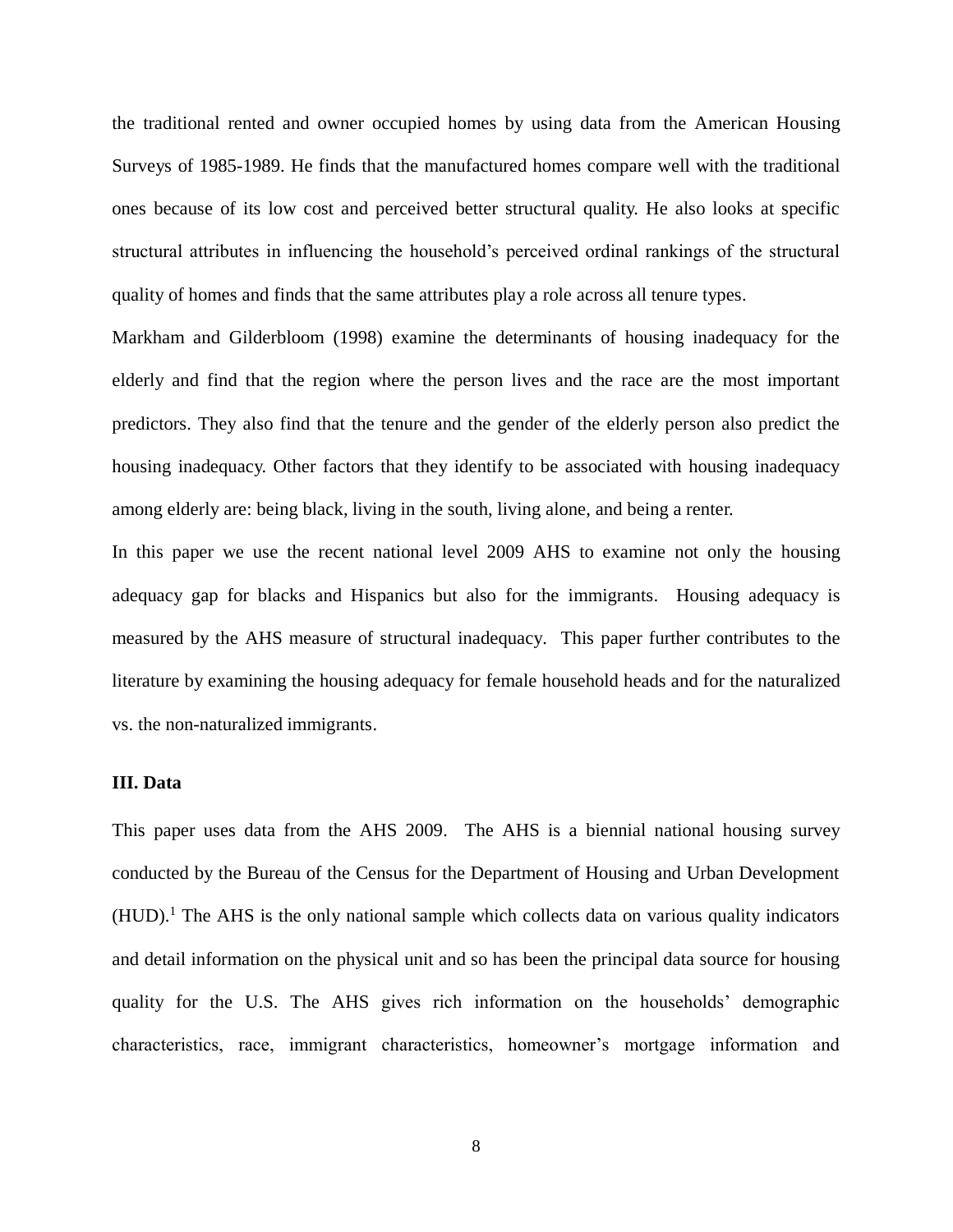neighborhood characteristics. Our focus is on Hispanics and blacks, and immigrants are identified by household heads born outside of the U.S. to non-American parents.<sup>2</sup>

It is well known that housing adequacy decreases in urban areas relative to the suburban areas. In the national sample we control for various levels of geography. We include region, detail SMSA control, and whether the unit is in the urban area or not. In addition to the above broad geography controls we also include whether the unit is in the central city or not. However, even within the cities there is a tremendous variation in the housing adequacy because of the characteristics and conveniences of the location. For instance, some buildings are inadequate and are still owned or rented in cities because of their proximity to public transportation. Thus, in addition to the above geography controls, we also include a narrower geographic control of whether the unit has a satisfactory neighborhood public transportation or not.

We use the multidimensional adequacy index ZADEQ recorded in the AHS for our quality measure.<sup>1</sup>This index has been previously used in many studies (see for example, Kutty, 1999; Lu, 1999; Hadden & Lager, 1990). We reclassify the three levels of adequacy in the index to a binary measure (Binadequacy) that takes value 1 when  $ZADEO = 1$  (housing quality is adequate) and zero when the  $ZADEQ = 2$  or 3 (structural adequacy is moderately inadequate or severely inadequate).<sup>2</sup> The details of the housing adequacy measure are provided in the Appendix. From the summary data in Table 1 we find that 67% of the household heads are homeowners and 41% are the first time homeowners. A very high proportion at 95% has adequate housing, and 26%

l

<sup>&</sup>lt;sup>1</sup>The variable ZADEQ to measure home adequacy, however, is not without some limitations. As Eggers & Moumen (2013) point out that "this variable is oriented toward the lowest level standard of housing adequacy. It uses a limited three point scale, contrasting adequate housing with two levels of inadequacies. The ZADEQ scale does not offer any levels of contrast in housing that is deemed adequate. In spite of this caveat ZADEQ has been widely used in the literature, since it gives a potential lower level of threshold on adequacy.

<sup>&</sup>lt;sup>2</sup>Another reclassification could have been severely inadequate versus not. Though, a more relevant and interesting question for the U.S. is whether minorities and immigrants live in adequate housing compared to whites and natives. In this paper we focus on this binary adequacy discussion.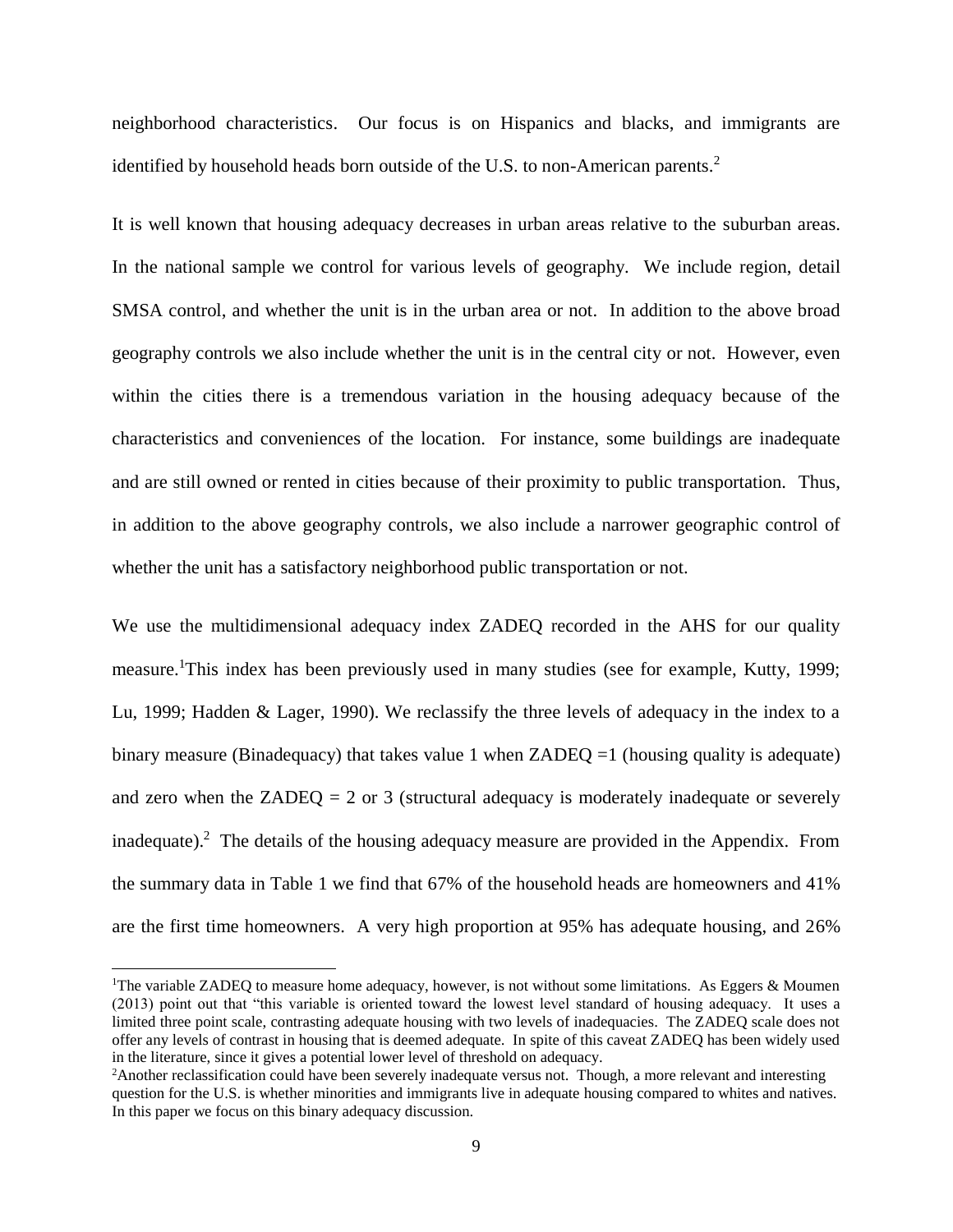say that they have moderate neighborhood satisfaction. Thirty-seven percent of the homes are more than twenty five years old and 65% of the units are single family homes. Seventy one percent of the households report that they enjoy high neighborhood satisfaction, whereas, 6% of the units have abandoned buildings in the neighborhood. The average length of tenure is around 11 years and the average room density is around 3 persons per room.

Fifty five percent of the households are married and 43% are female heads. Seventy percent of the households are non-Hispanic whites and 11% are blacks and 12% Hispanics. Fourteen percent of the households are immigrants and the average time they have spent in the U.S. is around twenty two years. Forty six percent of the immigrant households are naturalized. Eighty percent own cars and twenty five percent have assets. Thirty one percent are college graduates and the average monthly household income is around \$5,826. Twenty three percent of the units are located in the Northeast, twenty five percent in the Midwest, nineteen percent in the West, and thirty one percent in the South.

When we compare the means across various groups (presented in Table 3), we find that a significantly higher proportion of immigrants compared to natives have adequate housing in the U.S. Similarly a significant proportion of whites live in adequate housing compared to blacks and Hispanics. To further examine the disparity gap in a multivariate framework we use a logit model discussed in the next section.

#### **IV. Empirical Model**

The empirical models are based on logit models of housing adequacy given as follows:

*Binadequacy<sub>i</sub>* = 
$$
f(X_i, Z_i)
$$
 (1)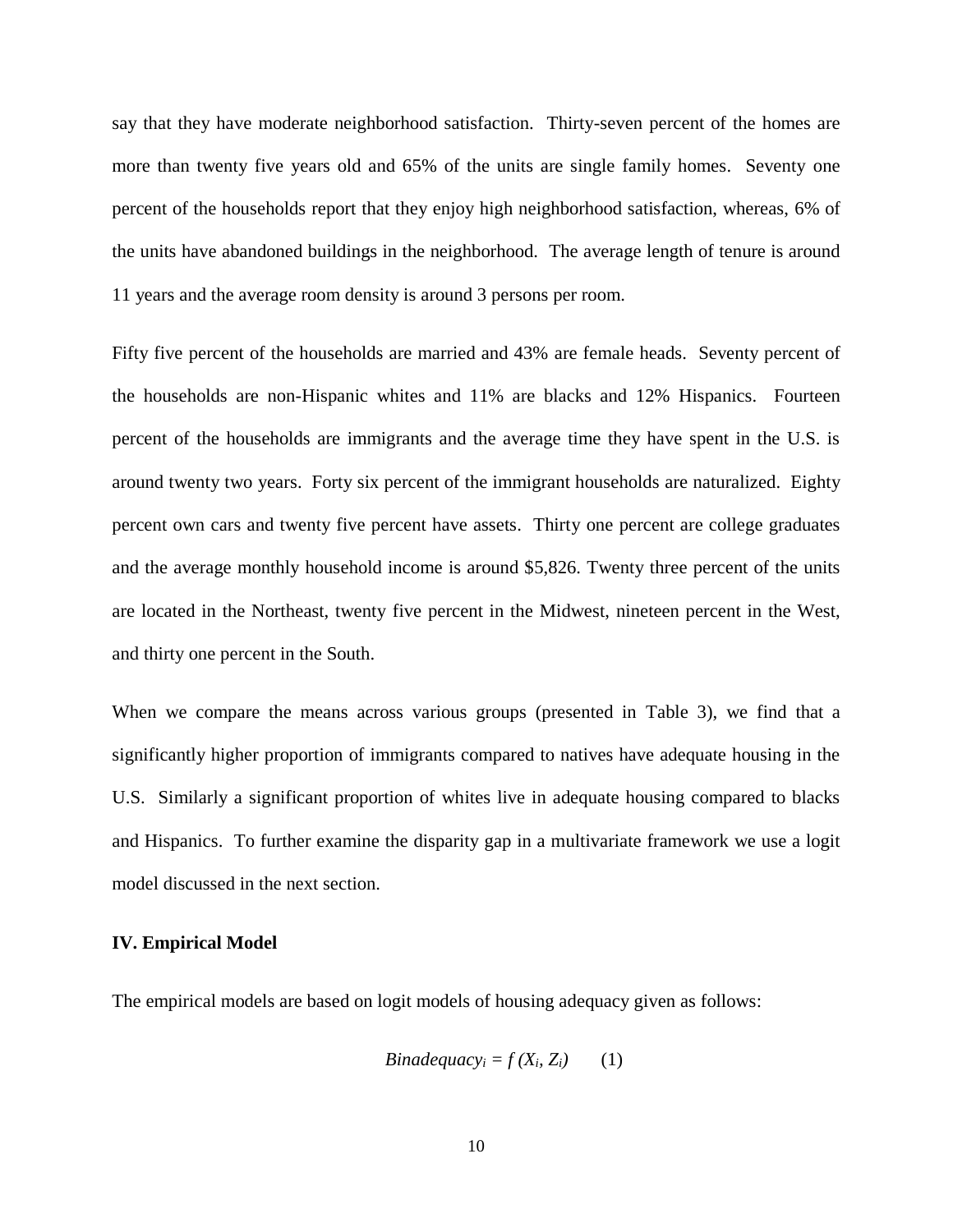where the vector X includes controls for the demand and supply side of the adequacy index and Z contains the relevant minority and immigrant status dummy variables. *Binadequacy*  $=$ 1 *if*  $v > 0$ , where y is an unobservable latent variable specified as follows:

$$
y = \beta_0 + X\beta_1 + Z\beta_2 + \varepsilon \tag{2}
$$

and  $\varepsilon$  follows a logistic distribution  $G(.)$ . So the

Probability (*Binadequacy* = 
$$
1/X_i
$$
,  $Z_i$ ) = G ( $\beta_0$  +  $X\beta_1$  +  $Z\beta_2$ ) (3)

where Z includes the dummy variables *Blacki, Hispanici,* and *Immigrant<sup>i</sup>*

The vector X includes both demand and supply side determinants of housing adequacy. On the demand side determinants of housing adequacy we include variables such as the education of household head and household income. Generally, the higher the level of education and household income the greater is the chance of a household living in an adequate home. Following Kutty (1999) we proxy permanent income by including asset and car ownership by the household. We also include whether the household owns or rents, presence of children below 18 years of age, as well as the number of children. We control for other demographic factors such as the marital status and gender of the household head. We also control for how satisfied the household head is with the neighborhood they live in. If the individuals are satisfied with the neighborhood then their demand for more adequate housing will be higher. However, there is also a possibility that if the household head, particularly the renters, are very satisfied with the neighborhood then they might be willing to substitute the lower adequacy of their home with the better neighborhood quality.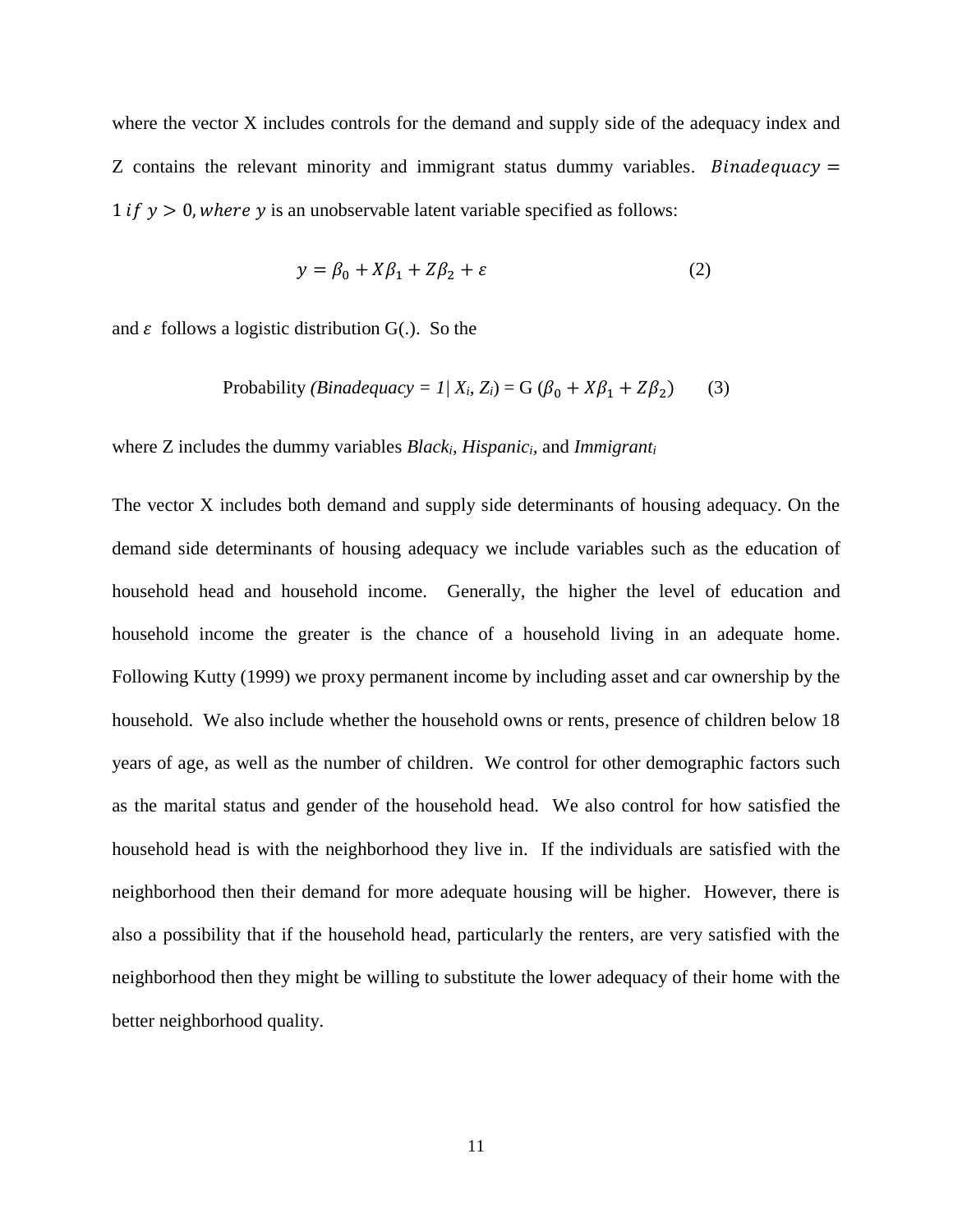On the supply side determinants of housing adequacy in vector *X* in model 1 we include variables such as the age of the building and whether the unit is a single family or multifamily. Multifamily and older units are more likely to be inadequate than the single and newer units. We also include a few geographical controls such as whether the unit is in the urban area, central city, and controls for various regions. Housing in central city is often overcrowded than the suburban areas and therefore the homes would tend to have lower adequacy index than the suburban areas. Within the cities we further use narrower location controls such as whether the unit has a satisfactory public transportation nearby or not.

To examine the housing adequacy gap for Hispanics and Blacks we include a dummy variable capturing the ethnicity of the household in model 1. We also include a dummy variable to capture the immigration status of the household head. In another specification we estimate model (2) for the immigrants only and include a naturalization dummy and the number of years the immigrants have lived in the U.S. Similar to the homeownership argument, the longer the immigrants have lived in the U.S. the more assimilated they become and tend to have an upward income trajectory (Borjas 1994; Chiswick 1978; Chiswick and Miller 2000). Thus, one would expect that with greater assimilation coupled with better information about the housing market and higher earnings, the immigrants can afford to live in homes with a high degree of adequacy. However, it is also possible that with the increased immigration during the 1970s and 1980s more immigrants settled in the central city compared to the newer arrivals. This might lower the adequacy and quality of housing for immigrants as a function of the number of years lived in the U.S. In order to further examine the adequacy gap for immigrants, we estimate the following model for immigrant sample and control for their years in the U.S. and whether they are naturalized or not: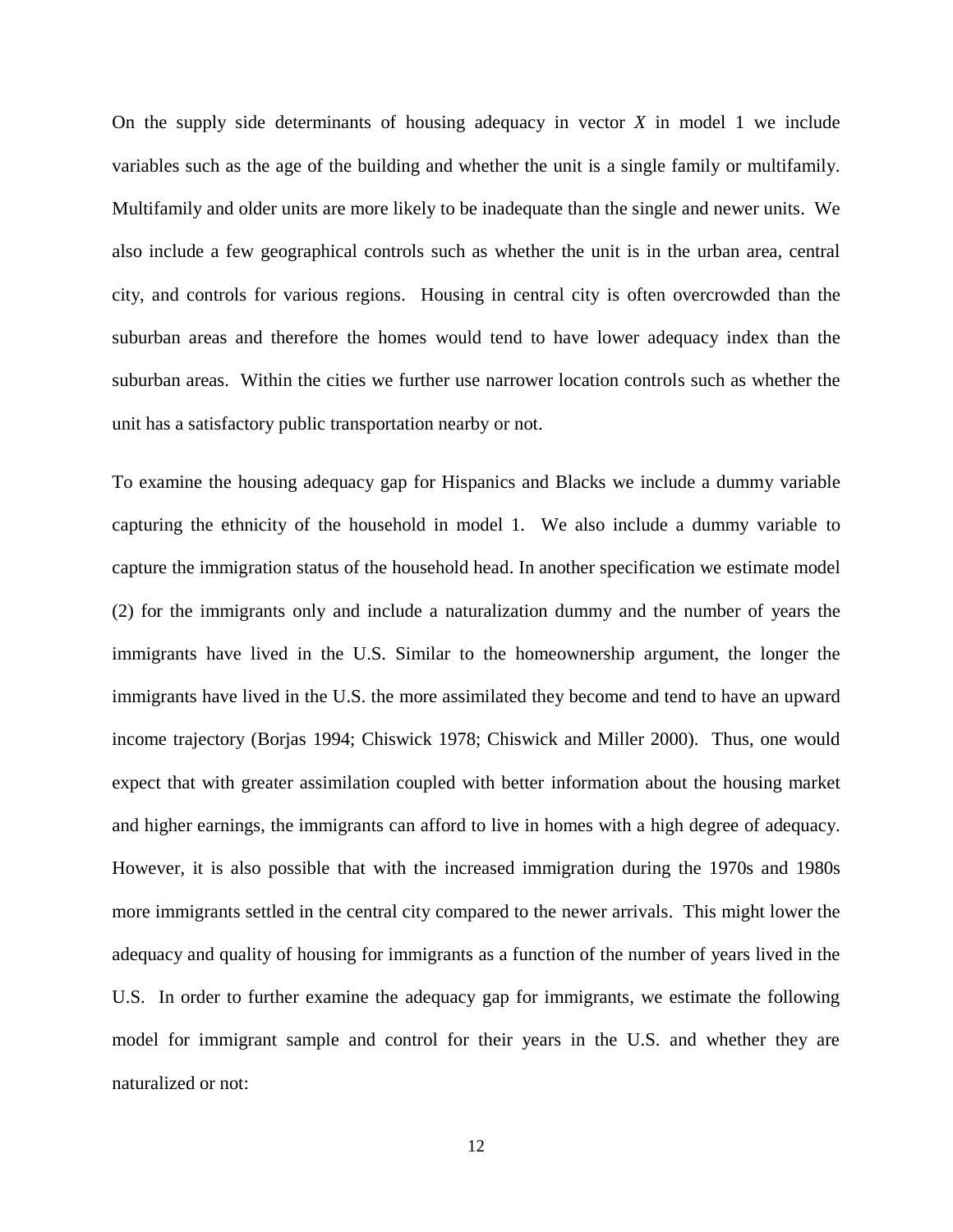Probability (*Binadequacy* = 
$$
1/X_i
$$
,  $Z_1$ ) = G ( $\beta_0$  +  $X\beta_1$  +  $Z\beta_2$ ) (4)

*Where*  $Z = Black_i$ *, Hispanic<sub>i</sub>, Years in the US<sub><i>i*</sub>, Naturalized<sub>*i*</sub>

#### **V. Results**

 $\overline{a}$ 

Next, we discuss the results from our analysis of the various model specifications mentioned above.

Table 4 presents the estimation results from the logit model given by equation  $(2)$ .<sup>3</sup> We find that the Blacks and Hispanics have lower likelihood of living in an adequate home than the whites. The odds ratio suggests that the Blacks have 31% and Hispanics 19% lower likelihood of living in an adequate home compared to the whites and the results are statistically significant at 1% for both Blacks and Hispanics.<sup>4</sup> The other variables have expected signs. We find that household heads with college education and higher incomes have greater likelihood of living in an adequate house. Individuals who own a car have a 1.22 times higher likelihood of living in an adequate housing compared to non-car owners. Home owners have a 1.44 time higher likelihood of living in an adequate housing than the renters. However, we find that the length of ownership is inversely related to the likelihood of a household reporting living in an adequate housing.

The other variables also exhibit expected signs. Married household heads have a higher likelihood of living in adequate housing than widowed and single household heads. Individuals living in moderate and low neighborhood satisfaction areas have a lower likelihood of living in adequate housing than the households with high neighborhood satisfaction areas. It is not surprising that individuals living in a single family detached homes show a higher housing

<sup>&</sup>lt;sup>3</sup> In this paper we focus on a binary discussion of adequacy but our main results also hold in ordered logit.

<sup>4</sup> If we redefine Zadeq as adequacy versus severe inadequacy, the Hispanic dummy is insignificant but Blacks continue to have significant severe inadequacy compared to the whites. We thank an anonymous referee for this suggestion.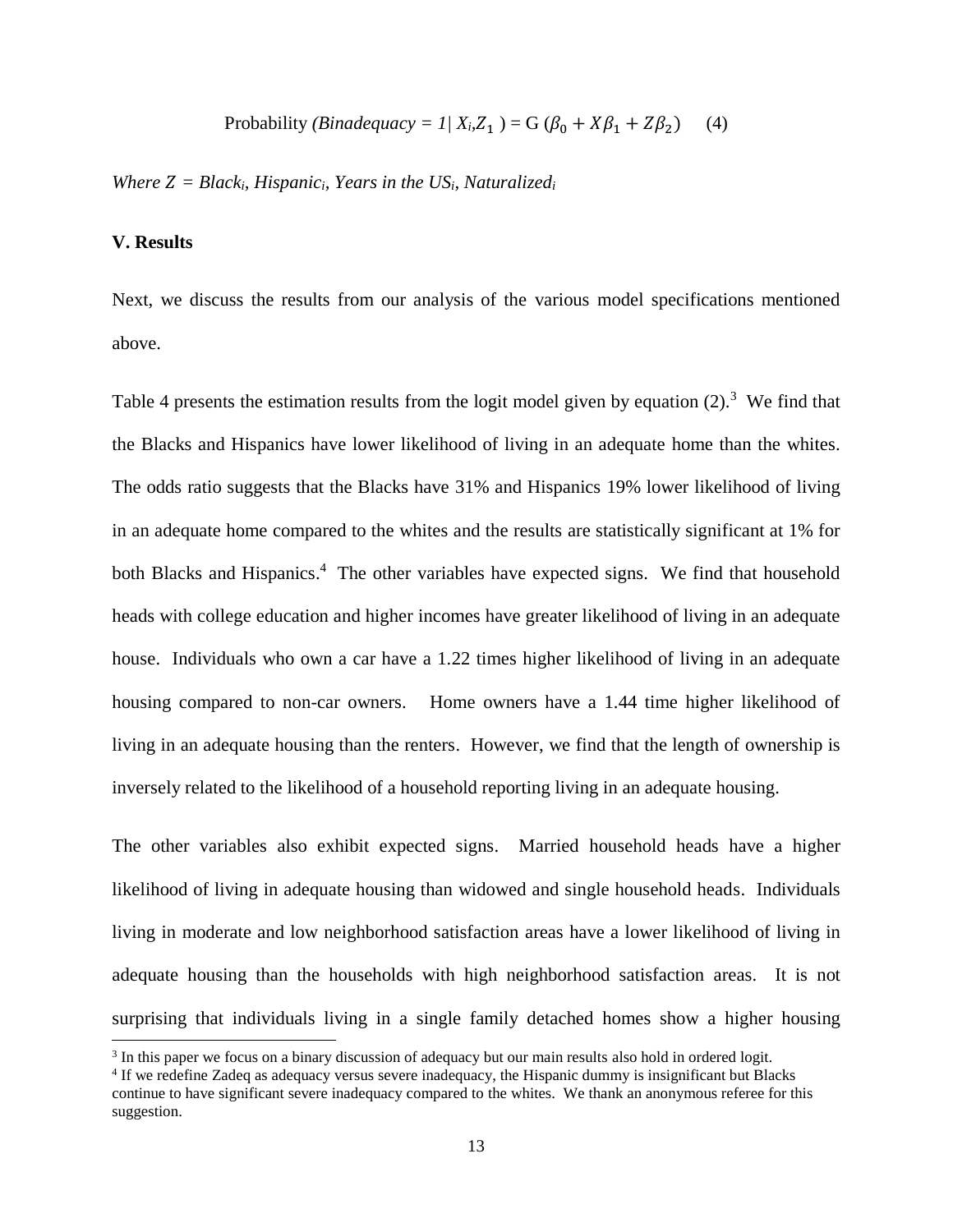adequacy than multifamily units. Also, mobile homes and abandoned units have lower home adequacy than other units.

We find that the female headed households show 1.12 times higher likelihood of living in an adequate housing than the male headed households, and the result is statistically significant at the five percent level. This finding on home adequacy is contrary to that of homeownership. Previous literature on gender homeownership gap has shown that women have significantly lower homeownership rates than men (Sedo and Kassoudji 2004). The households with female heads show a higher adequacy than their male counterparts and are in contrast to the gender gap in homeownership. This shows that among women once they are homeowners they are more inclined to live in adequate housing and spend more resources in home maintenance. This result is interesting as it suggests narrowing the gender gap in homeownership might lead to an increase in the adequate housing stock.

The results with the immigrant dummy in model 2 are given in Table 4 columns  $4 \& 5$ . We find that the immigrants and natives do not have any statistically significant quality gap. This finding on home adequacy for immigrants is different from that of homeownership. It is well known that immigrants have substantial homeownership gap compared to the natives (Borjas, 2002; Myers and Liu, 2005). After controlling for income, wealth, ownership, and unit characteristics we find that immigrants on average have similar adequacy as natives. Our results show that race is an important indicator of adequacy gap in the U.S. than the immigration status. One possible explanation for this result could be that the minorities such as blacks, whether rich or poor, tend to live in neighborhoods where the supply of homes lack in adequacy, which could be a result of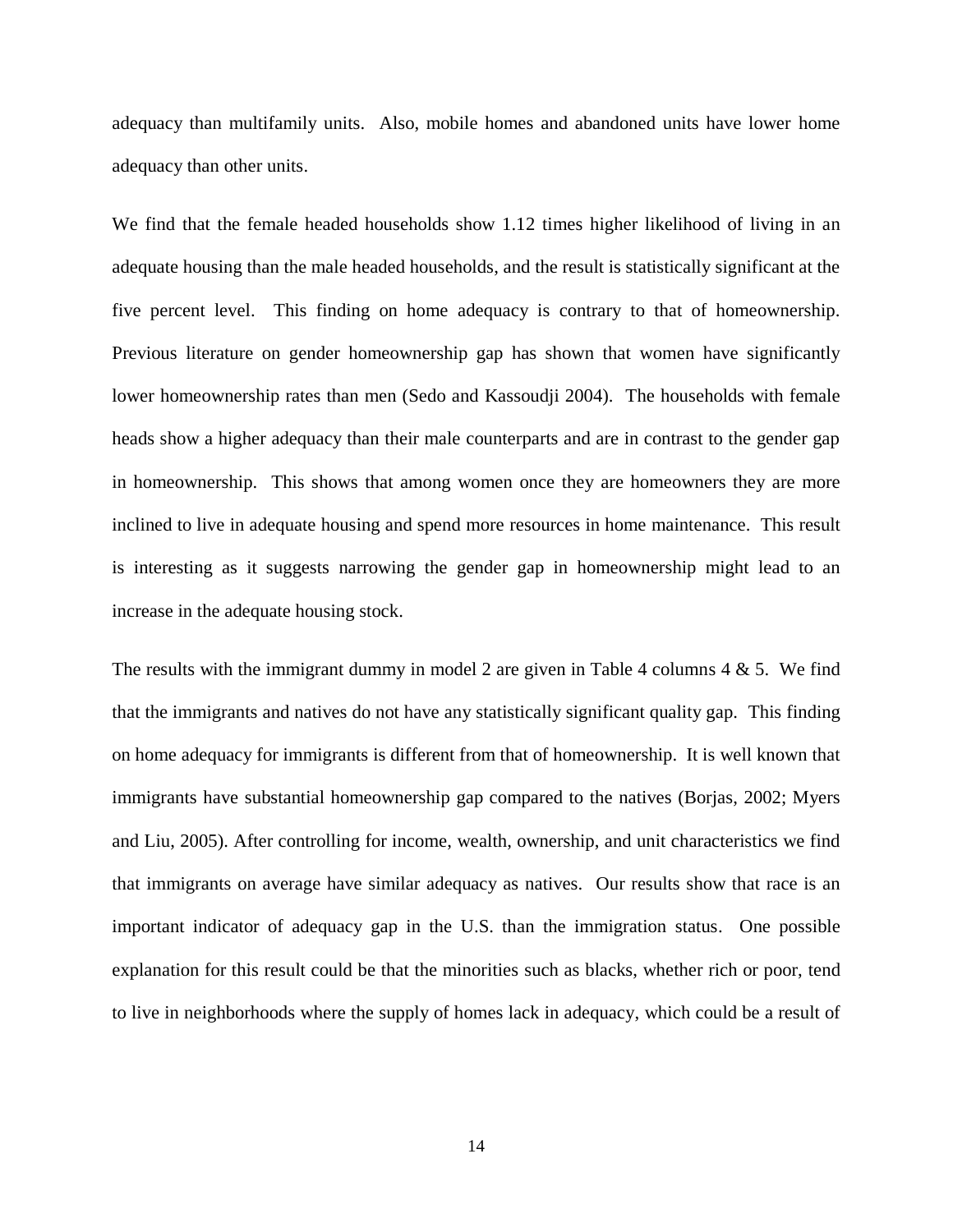homeowners spending less on the maintenance and upkeep of their homes or lack of supply of adequate homes.<sup>5</sup>

In equation (4) we estimate a model just for the immigrant only sample, displayed in table 5. We find that the naturalized immigrants have 1.43 times higher likelihood of living in adequate housing than the non-naturalized immigrants and this result is statistically significant at the 10% level. This result holds even when we account for the immigrant's assimilation in the U.S. Number of years in the U.S. lowers the likelihood of adequate housing but is insignificant. Naturalization signals permanence for immigrants in their new destination countries and often signals less mobility and a higher likelihood of homeownership. All the above factors tend to improve the adequacy of housing and thus naturalization lowers the home adequacy gap for the immigrants. From Table 5, we also find that the race dummy is insignificant among immigrants. After we account for income and wealth and other factors there is no significant adequacy gap among various racial groups.

#### **VI. Conclusions**

l

Given the significance of homeownership in individual wealth creation and in the household's integration into the society, there has been a big push towards encouraging homeownership in the U.S. In addition, given the homeownership gap for minorities and immigrants, the U.S. government has taken many policy measures to encourage homeownership for the low income households. There is a vast literature on minorities and immigrant homeownership in the U.S.

 $5$  Given 2009 was a recession year there might be a possibility that we are overestimating the effect of race on adequacy. One could argue that a recession is a macro phenomenon and the effect of recession is felt across all groups. Though, we do allow the heterogeneity of the effect of recession across race in our model by controlling for whether the household was receiving unemployment benefits or enrolled in a welfare program and our results across race do not change.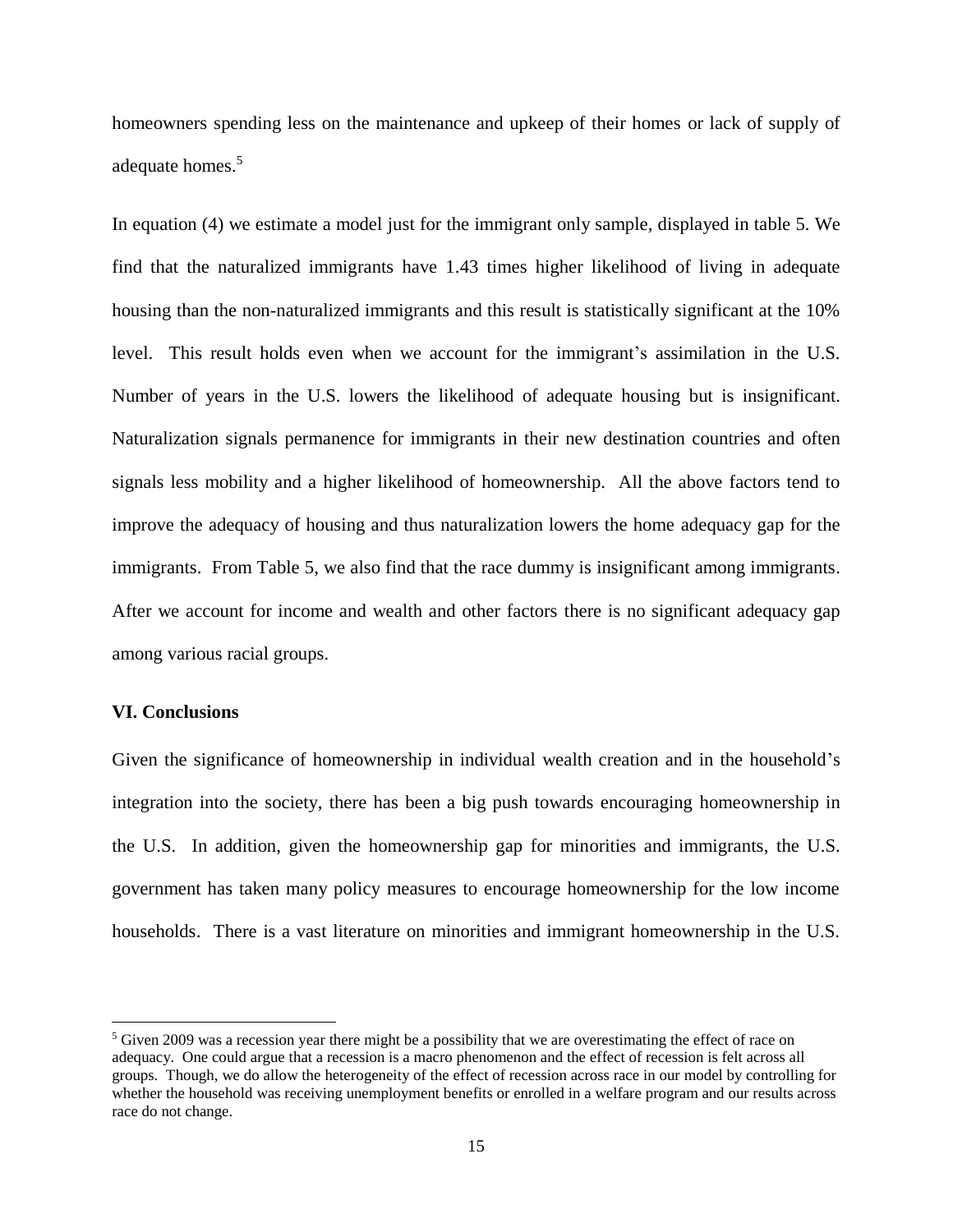but the literature is weak on the home adequacy differences for various groups in the U.S. Our paper aims to fill this gap in the literature.

Using the national sample of 2009 AHS and the adequacy index, the main findings of this paper are that there is a significant home adequacy gap for blacks and Hispanics compared to the whites, even after controlling for income, demographic, and geographical differences. This points toward a possible cultural effect of minorities living in inadequate housing and spending less on home maintenance and upkeep. There are possible supply side factors such as the neighborhoods where minorities reside have relatively more inadequate housing structures than the other neighborhoods. However, we do not find any home adequacy gaps for the immigrants compared to the natives. In this paper we also find a couple of additional interesting results. (1) Female headed households are more likely to live in adequate housing than the male headed households, (2) Naturalized immigrants tend to live in better quality homes than the nonnaturalized immigrants.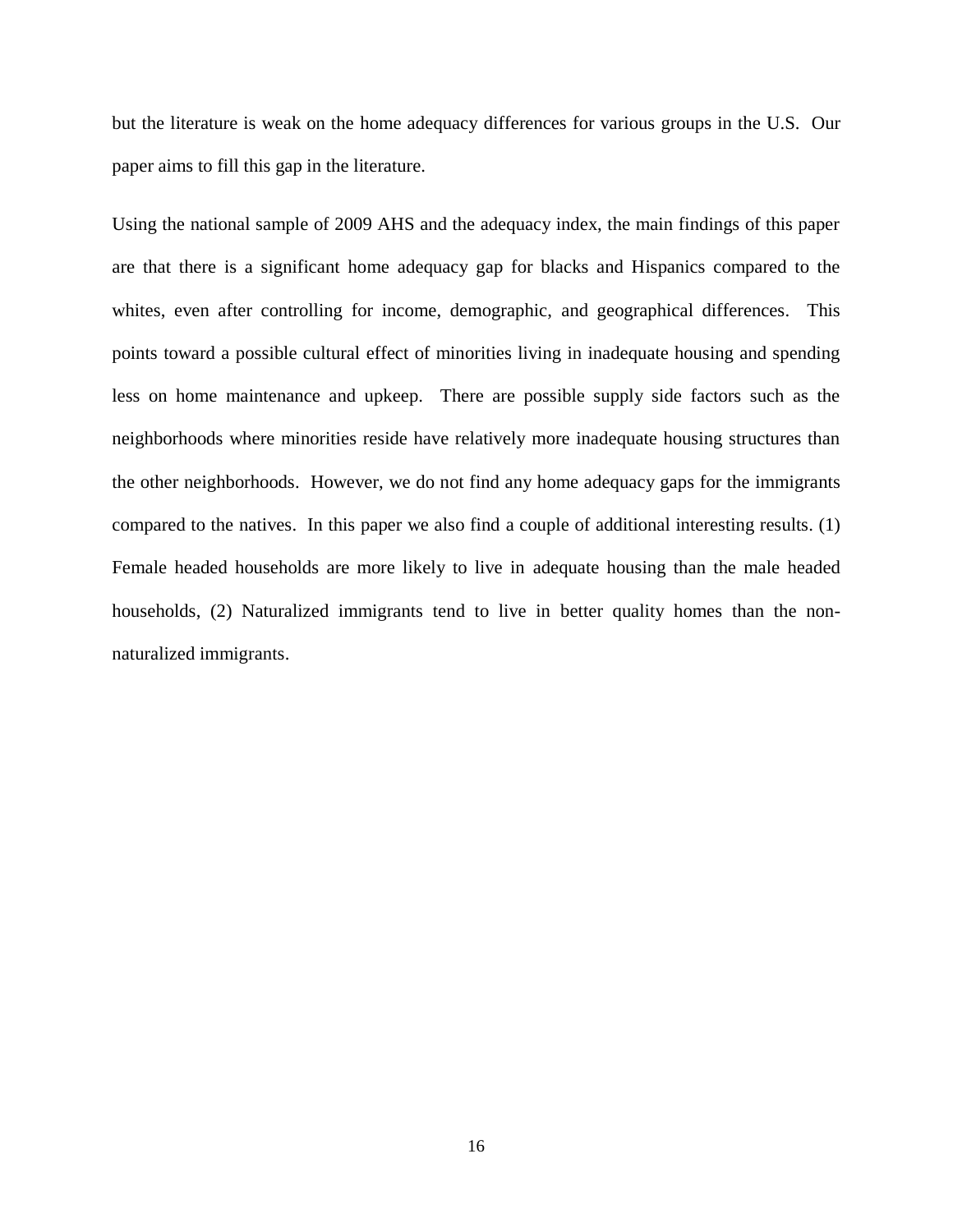#### **References**

Barry, L. S., et. al. Worst Case Housing Needs 2009: A Report to Congress. February, 2011. Retrieved from [:http://www.huduser.org/portal/publications/affhsg/wc\\_HsgNeeds09.html](http://www.huduser.org/portal/publications/affhsg/wc_HsgNeeds09.html)

Bianchi, S. M.; R. Farley, and D. Spain. Racial Inequalities in Housing: An Examination of Recent Trends. *Demography*, 1982, 19:1, 37-51.

Boehm [T. P. A](http://www.sciencedirect.com/science/article/pii/S1051137785710182) Comparison of the Determinants of Structural Quality between Manufactured Housing and Conventional Tenure Choices: Evidence from the American Housing Survey. *[Journal of Housing Economics](http://www.sciencedirect.com/science/journal/10511377)*, 1995, [4:4,](http://www.sciencedirect.com/science/journal/10511377/4/4) 373–391**.**

Borjas G. Long-Run Convergence of Ethnic Skill Differentials: The Children and Grandchildren of the Great Migration. *Industrial and Labor Relations Review*. 1994.47(4), 553-573.

-- 2002. Homeownership in the immigrant population, *Journal of Urban Economics*, 52: 448- 476.

Chiswick, Barry. 1978 "The Effect of Americanization on the Earnings of Foreign-born Men," The Journal of Political Economy, 86(5), pp. 897-921.

Chiswick, B. R. and P. W. Miller. Immigrant Earnings: Language Skills, Linguistic Concentrations and the Business Cycle. *Journal of Population Economics*. 2002.

Choi N.G. Differences in the Quality of Housing Units Occupied by Elderly Men versus Elderly Women. *Journal of Housing for the Elderly*, 1999[,13:1-2,](http://www.tandfonline.com/loi/wjhe20?open=13#vol_13) 93-113. DOI:10.1300/J081v13n01\_08.

Cook C. [C.](http://www.springerlink.com/content/?Author=Christine+C.+Cook) and M. [J. Bruin.](http://www.springerlink.com/content/?Author=Marilyn+J.+Bruin) [Determinants of housing quality: A comparison of white, African-](http://www.springerlink.com/content/r7k7243863u1207j/)[American, and Hispanic single-parent women.](http://www.springerlink.com/content/r7k7243863u1207j/) *[Journal of Family and Economic Issues](http://www.springerlink.com/content/1058-0476/)*, 1994, [15:](http://www.springerlink.com/content/1058-0476/15/4/) 4, 329-347. DOI: 10.1007/BF02353809.

Eggers, F J. and F. Moumen. American Housing Survey: A Measure of (Poor) Housing Quality. 2013, Econometric Inc., Betheseda, MD.

Goedert, J. E. and J. L. Goodman. Indicators of the Quality of US Housing.1977, 249: 2, Urban Institute.

Goodman, A. C. Hedonic Prices, Price Indices and Housing Markets. *Journal of Urban Economic,* 1978, 5:4, 471-484.

Hadden, L. and M. Lager. Codebook for the American Housing Survey: Cambridge MA: Abt Associates. 1990.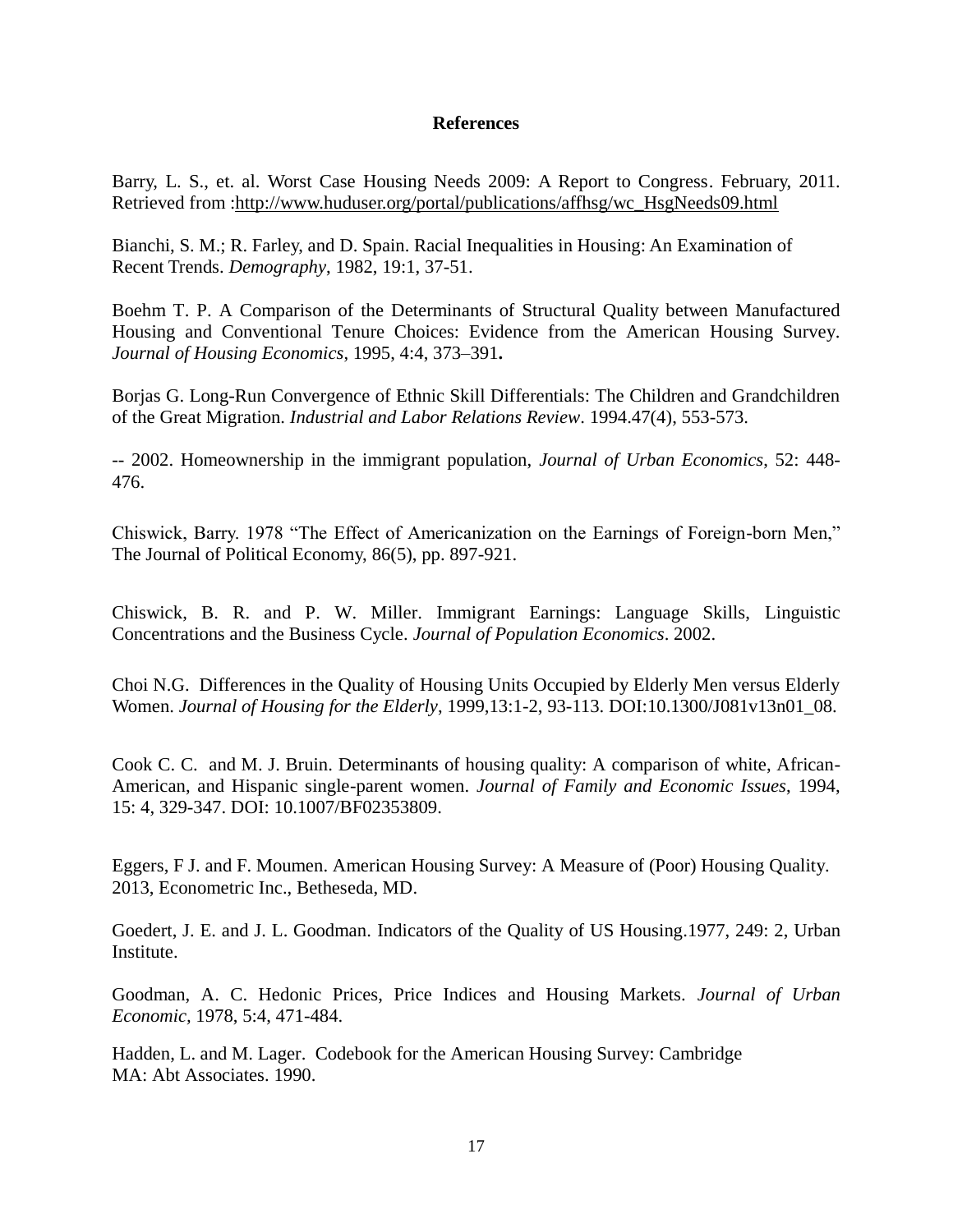International Convention on the Protection of Rights of Migrant Workers and Members of Their Families, GA Res 45/158, Annex, 45 UN GAOR Suppl. (No. 49A) at 262, UN Doc. A/45/49 (1990).

Kain, J. F. and J. M. Quigley. Measuring the Value of Housing Quality. *Journal of American Statistical Association*.1970, 65, 532-48.

Kutty, N.K. Determinants of Structural Adequacy of Dwellings. *Journal of Housing Research*. 10(1), 1999, 27-43.

Lu M. Determinants of Residential Satisfaction: Ordered Logit vs. Regression Models. *Growth and Change*. 1995, 30, 264-287.

Markham J. P. and J. I. Gilderbloom. Housing Quality among the Elderly: A Decade of Changes. *The International Journal of Aging and Human Development*, 1998, 46:1, 71-90.

Myers, D. and C. Y. Liu. The emerging dominance of immigrants in the US housing market 1970-2000"; Urban Policy and Research, 2005, 23:3, 347-65; 2005.

Newman, S. J., and R. J. Struyk. Housing and Poverty. *The Review of Economics and Statistics.* 1983, 243-253.

Newman, S.J. and A.B. Schnare. Subsidizing Shelter: The Relationship between Welfare and Housing Assistance. 1988, 1, The Urban Institute.

Sedo, S. A. and S. A. Kossoudji. 2004. Room of One's Own: Gender, Race and Home Ownership as Wealth Accumulation in the United States. IZA Discussion Paper # 1397.

Spain, D. Housing Quality and Affordability among Female Householders. In Housing Demography, 1990, ed. D. Myers, Madison, WI: University of Wisconsin Press.

Wieand, K. and R.Clemmer. The Annual Housing Survey and Models of Housing Services Output. Paper read at the Meeting of the American Real Estate and Urban Economics Association. May 1977, Washington, DC.

Weicher, J. C., et al. Metropolitan Housing Needs for the 1980s. 1982, Urban Institute Press.

Weicher, J. C. and T. G. Thibodeau. Filtering and Housing Markets: An Empirical Analysis. *Journal of Urban Economics*, 1988, 23:1, 21-40.

Universal Declaration of Human Rights, adopted and proclaimed by the United Nations General Assembly by resolution 217A (III) on 10 December 1948.

#### **End Notes**

1. [http://www.census.gov/hhes/www/housing/ahs/ahs.html\)](http://www.census.gov/hhes/www/housing/ahs/ahs.html).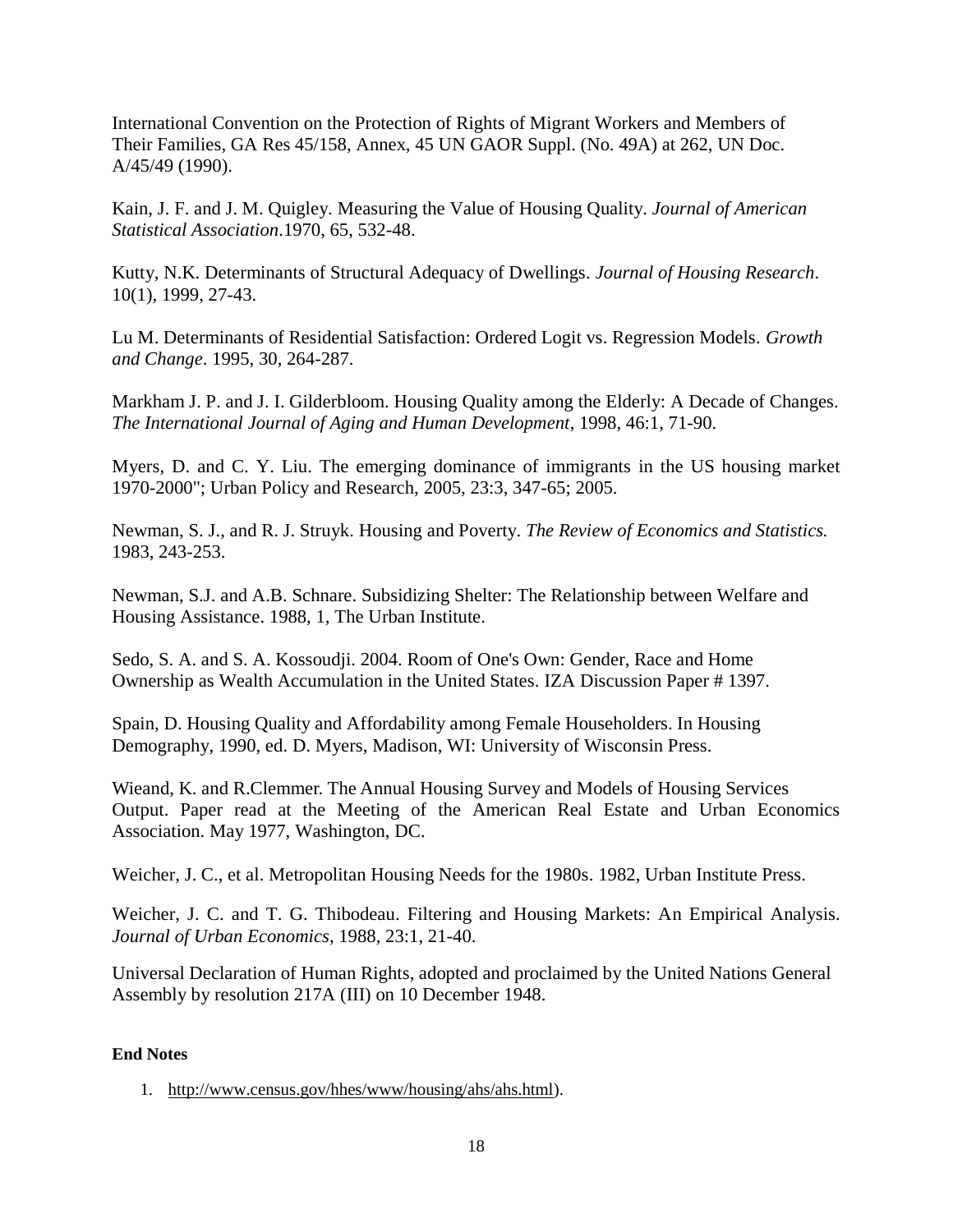- 2. Asians are also a significant category for understanding immigrant and minority homeownership in the U.S., but we had to exclude this group from the present analysis due to small sample size.
- 3. We can only do this analysis for homeowners since for this group we know the year they obtained the mortgages. This analysis also serves as robustness check for our results for the overall sample where the homeownership might be endogenous to the adequacy measure.

#### **Appendix**

ZADEQ is a three level index of the multidimensional standards of adequacy. The three levels are

(1) adequate, (2) moderately inadequate, and (3) severely inadequate. In this paper we convert ZADQ to a binary measure and define a unit as adequate if ZADEQ is adequate at the first level and inadequate if ZADEQ is at the second or third level.

The AHS codes ZADEQ as severely inadequate if the unit meets just one of the following conditions:

Unit has less than 2 bathrooms and the unit has at least one of the following:

Unit does not have hot and cold running water

Unit does not have a bathtub or shower

Unit does not have a flush toilet

Unit shares plumbing facilities

- Unit was cold for 24 hours or more and there have been More than two breakdowns of the heating equipment that lasted longer than 6 hours
- Electricity is not used
- Unit has exposed wiring and not every room has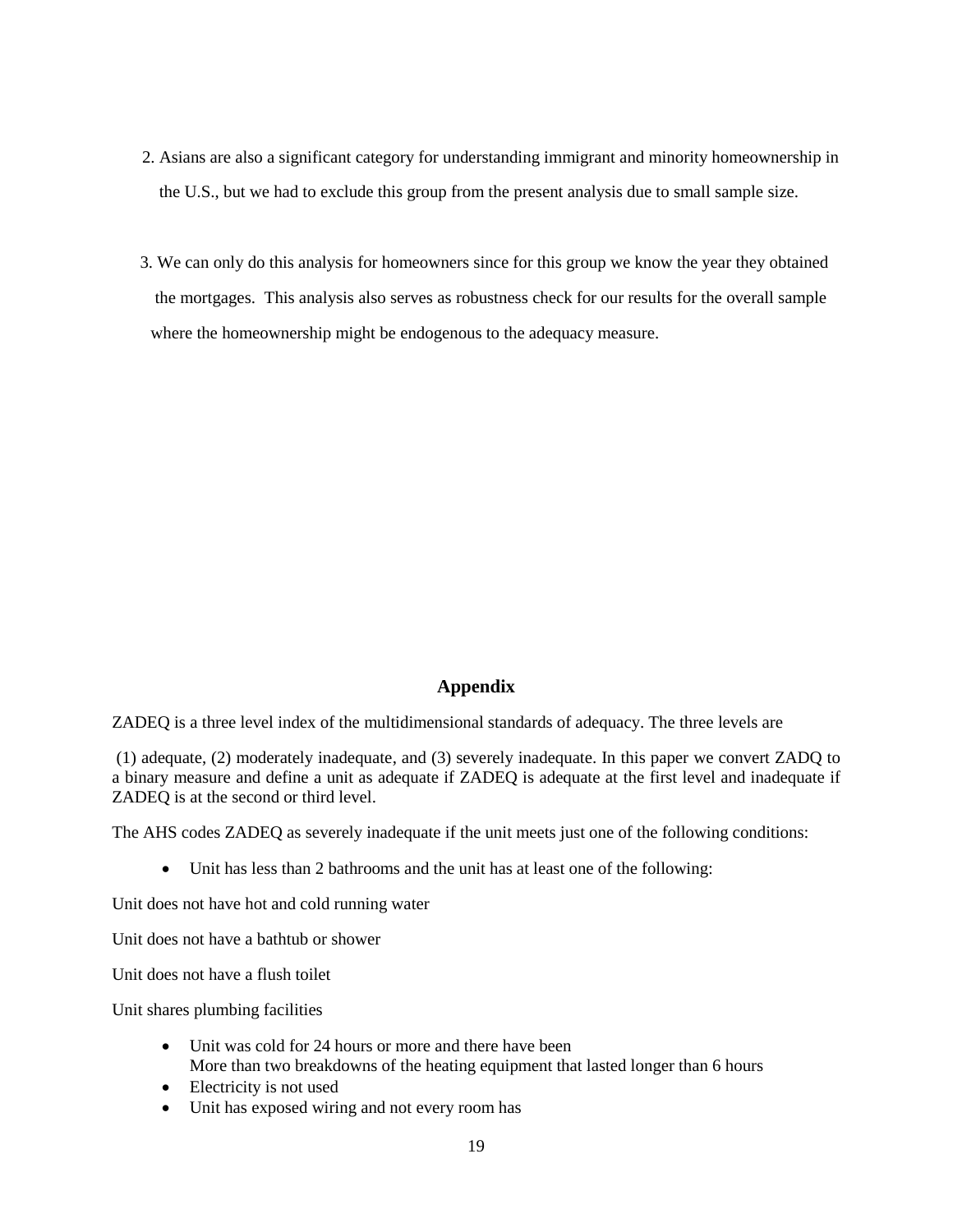Working electrical plugs and the fuses have blown more than twice

Additionally, ZADEQ is coded moderately or severely inadequate using the following criteria:

Determine how many of the following conditions the unit meets:

- Unit has had outside water leaks in the last 12 months
- Unit has had inside water leaks in the last 12 months
- Unit has holes in the floor
- Unit has open cracks wider than a dime
- Unit has an area of peeling paint larger than 8x11
- Rats have been seen recently in the unit

If the unit meets 5 or 6 of the conditions, then ZADEQ is coded 3 meaning the unit is severely inadequate

If the unit meets 3 or 4 of the conditions and has not been identified as being severely

inadequate, then ZADEQ is coded 2 meaning the unit is moderately inadequate

If the unit has not been identified as being severely inadequate and meets one of the following conditions:

There have more than two breakdowns of the toilet that lasted longer than 6 hours

The main heating equipment is unvented room heaters burning kerosene, gas, or oil

The unit is lacking complete kitchen facilities

Then ZADEQ is coded 2 meaning the unit is moderately inadequate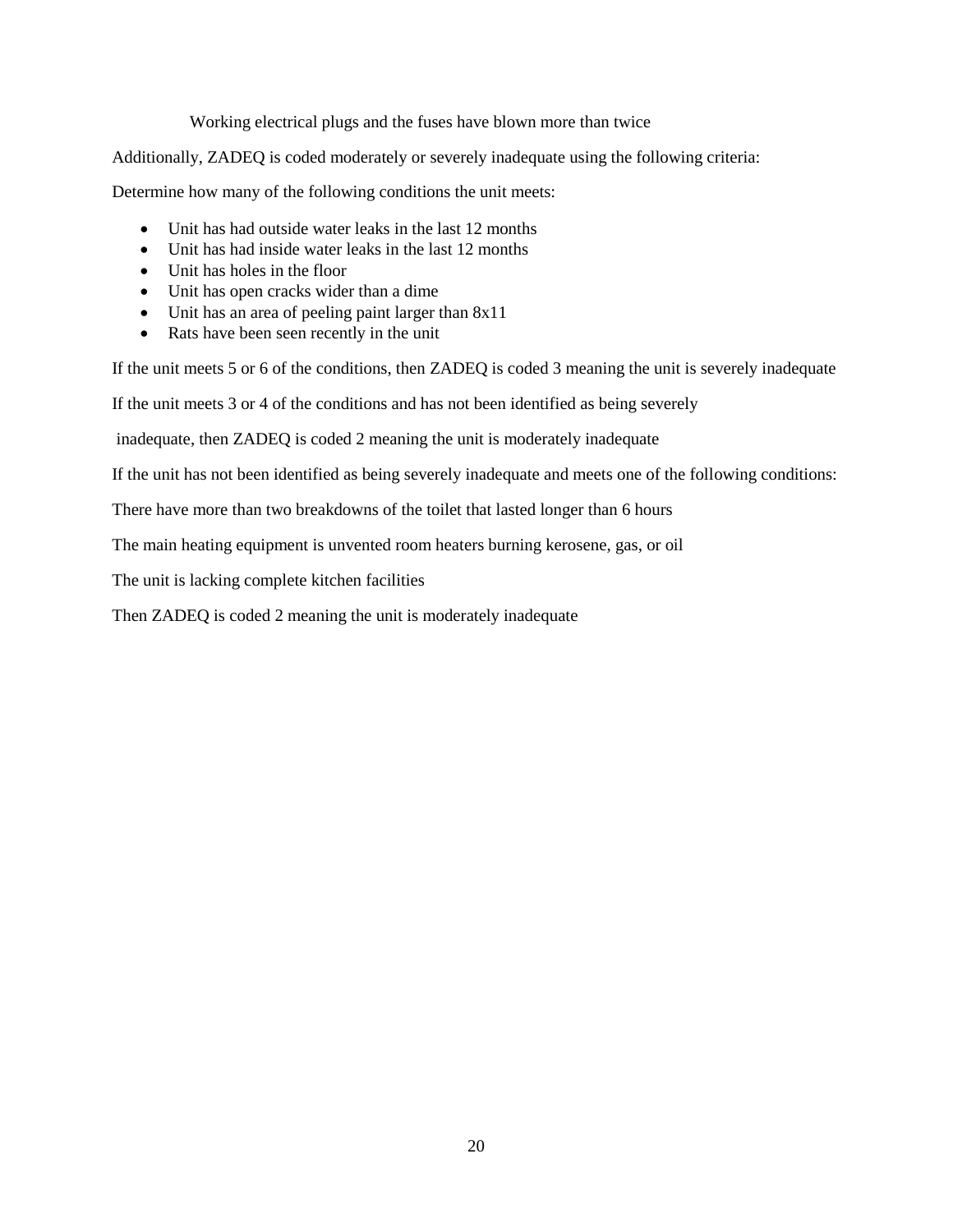| Variable                     | <b>Description</b>                                             |
|------------------------------|----------------------------------------------------------------|
| <b>Education</b>             |                                                                |
| lthhsch                      | Less than high school                                          |
| somecol                      | High School but less than College                              |
| college                      | College Graduate                                               |
| <b>Income and Wealth</b>     |                                                                |
| hhldinc                      | Annual Household Income                                        |
| carown                       | Car or Vehicle owner                                           |
| debt                         | Household Debt                                                 |
| asset                        | <b>Household Assets</b>                                        |
| <b>Family and Related</b>    |                                                                |
| prchild                      | Presence of young children $(< 18$ years) old)                 |
| children                     | Number of young children (< 18 years old)                      |
| femalehead                   | Female Head                                                    |
| mar                          | Married                                                        |
| widowed                      | Widowed                                                        |
| nevmar                       | Never Married                                                  |
| Race                         |                                                                |
| whitenonhisp                 | Non-Hispanic White Household                                   |
| blacknonhisp                 | Non-Hispanic Black Household                                   |
| hispanic                     | Hispanic Household                                             |
| othernonhisp                 | Other Non-Hispanic Household                                   |
| <b>Neighborhood Quality</b>  |                                                                |
| neighsatis~h                 | High Neighborhood Satisfaction                                 |
| neighsatis~d                 | Moderate Neighborhood Satisfaction                             |
| neighsatis~w                 | Low Neighborhood Satisfaction                                  |
| aban                         | Abandoned Buildings in the Neighborhood                        |
| <b>Age of Building</b>       |                                                                |
| H0old                        | Building less than or equal to one year old                    |
| H <sub>5</sub> old           | Building is one to five years old                              |
| H <sub>10</sub> old          | Building is five to ten years old                              |
| H <sub>25</sub> old          | Building is 25 or more years old                               |
| <b>Unit Type and Related</b> |                                                                |
| sfat                         | Unit type is single family, attached                           |
| sfdet                        | Unit type is single family, detached                           |
| mf20                         | Unit type is multi family, with less than or equal to 20 units |
| mf21                         | Unit type is multi family, with greater than 20 units          |
| mh                           | Unit is mobile home                                            |
| roomden                      | Room density (rooms per person)                                |
| ltenure                      | Length of tenure in years                                      |
| <b>Immigration status</b>    |                                                                |
| immigrant                    | Immigrant Household                                            |
| naturalized                  | Immigrants who have US Citizenship                             |
| timeus                       | Time spent in the US                                           |
| Location                     |                                                                |
| newtrn                       | Neighborhood public transportation satisfactor                 |
| centralcity                  | Central City                                                   |
| urban                        | Urban                                                          |
| Northeast                    | Northeast Region                                               |
| Midwest                      | <b>Midwest Region</b>                                          |
| West                         | West region                                                    |
| South                        | South Region                                                   |
| Ownership                    |                                                                |
| own                          | Homeownership                                                  |
| firstown                     | First homeownership                                            |
| yearfirsth~t                 | Year first home is bought                                      |
| <b>Adequacy</b>              |                                                                |
| zadeq                        | House Adequacy Index                                           |
| Binadequacy                  | $1 =$ Adequate quality, $0 =$ inadequate quality               |

### **Table 1 Variable Description**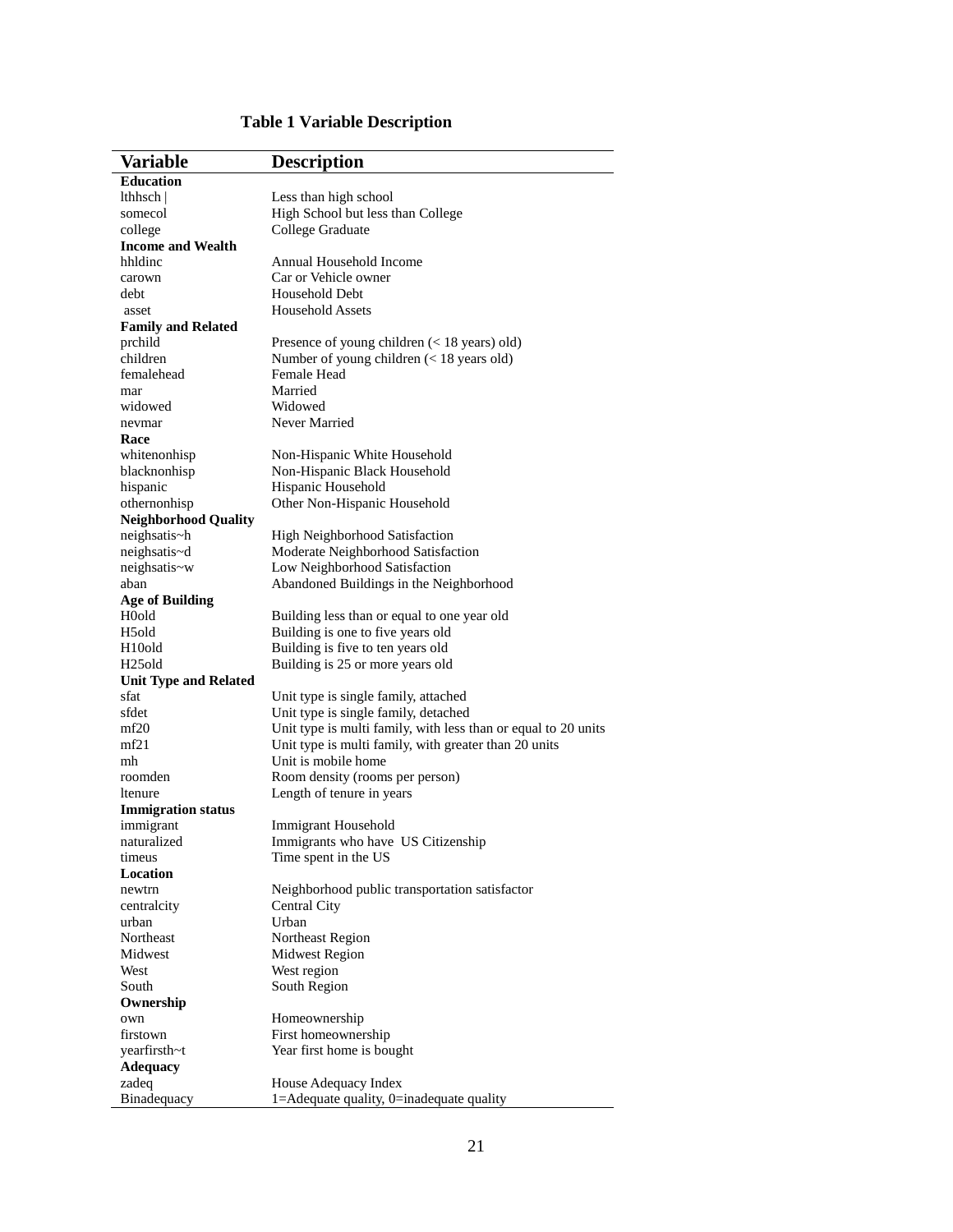|                            |          |                 | Table 2: Descriptive Statistics |                  |                   |
|----------------------------|----------|-----------------|---------------------------------|------------------|-------------------|
| <b>Variable</b>            | Mean     | <b>Standard</b> | <b>Observation</b>              | <b>Minimum</b>   | <b>Maximum</b>    |
|                            |          | deviation       |                                 |                  |                   |
| lthhsch                    | .13      | 0.33            | 50871                           | $\boldsymbol{0}$ | 1                 |
| somecol                    | 0.55     | 0.49            | 50871                           | $\boldsymbol{0}$ | $\mathbf{1}$      |
| college                    | 0.31     | 0.46            | 50871                           | $\boldsymbol{0}$ | 1                 |
| Hhldinc*                   | 5826.49  | 5852.09         | 50871                           | $-2248$          | 71070             |
| carown                     | 0.80     | 0.39            | 50871                           | $\boldsymbol{0}$ | $\mathbf{1}$      |
| debt                       | $-4.25$  | 252.15          | 50871                           | $-26976$         | $\boldsymbol{0}$  |
| asset                      | 0.25     | 0.44            | 50871                           | $\boldsymbol{0}$ | 1                 |
| prchild                    | 0.34     | 0.47            | 50871                           | $\boldsymbol{0}$ | $\mathbf{1}$      |
| children                   | 0.65     | 1.07            | 50871                           | $\boldsymbol{0}$ | 9                 |
| femalehead                 | 0.45     | 0.49            | 50871                           | $\boldsymbol{0}$ | 1                 |
| mar                        | 0.55     | 0.49            | 50871                           | $\boldsymbol{0}$ | 1                 |
| widowed                    | 0.26     | 0.44            | 50871                           | $\boldsymbol{0}$ | 1                 |
| nevmar                     | 0.18     | 0.38            | 50871                           | $\boldsymbol{0}$ | 1                 |
| whitenonhisp               | 0.70     | 0.45            | 50871                           | $\boldsymbol{0}$ | 1                 |
| blacknonhisp               | 0.11     | 0.31            | 50871                           | $\boldsymbol{0}$ | 1                 |
| hispanic                   | 0.12     | 0.32            | 50871                           | $\boldsymbol{0}$ | 1                 |
| othernonhisp               | 0.05     | 0.22            | 50871                           | $\boldsymbol{0}$ | 1                 |
| neighsatis~h               | 0.71     | 0.45            | 49055                           | $\boldsymbol{0}$ | $\mathbf{1}$      |
| neighsatis~d               | 0.26     | 0.44            | 49055                           | $\boldsymbol{0}$ | 1                 |
| neighsatis~w               | 0.02     | 0.14            | 49055                           | $\boldsymbol{0}$ | 1                 |
| aban                       | 0.06     | 0.24            | 49474                           | $\boldsymbol{0}$ | 1                 |
| H0old                      | 0.01     | 0.1             | 50871                           | $\boldsymbol{0}$ | 1                 |
| H <sub>5</sub> old         | 0.05     | 0.23            |                                 | $\boldsymbol{0}$ |                   |
|                            |          |                 | 50871                           | $\boldsymbol{0}$ | 1<br>$\mathbf{1}$ |
| H10old                     | 0.06     | 0.24            | 50871                           |                  |                   |
| H <sub>25old</sub>         | 0.37     | 0.48            | 50871                           | $\boldsymbol{0}$ | $\mathbf 1$       |
| sfat                       | $0.06\,$ | 0.24            | 50871                           | $\boldsymbol{0}$ | $\mathbf{1}$      |
| sfdet                      | 0.65     | 0.47            | 50871                           | $\boldsymbol{0}$ | 1                 |
| mf20                       | 0.16     | 0.37            | 50861                           | $\boldsymbol{0}$ | 1                 |
| mf21                       | 0.06     | 0.25            | 50871                           | $\boldsymbol{0}$ | $\mathbf{1}$      |
| $\ensuremath{\mathrm{mh}}$ | 0.04     | 0.2             | 50871                           | $\boldsymbol{0}$ | $\mathbf{1}$      |
| roomden                    | 2.82     | 1.56            | 50871                           | 0.22             | 15                |
| ltenure                    | 11.3     | 12.56           | 50871                           | $\boldsymbol{0}$ | 90                |
| immigrant                  | 0.14     | 0.34            | 50871                           | $\boldsymbol{0}$ | $\mathbf{I}$      |
| naturalized                | 0.46     | 0.50            | 38804                           | $\boldsymbol{0}$ | $\mathbf{1}$      |
| timeus                     | 22.21    | 15.18           | 7217                            | $\boldsymbol{0}$ | 93                |
| centralcity                | 0.28     | 0.45            | 50871                           | $\boldsymbol{0}$ | $\mathbf{1}$      |
| urban                      | 0.74     | 0.43            | 50871                           | $\boldsymbol{0}$ | $\mathbf{1}$      |
| own                        | 0.67     | 0.46            | 50871                           | $\boldsymbol{0}$ | $\mathbf{1}$      |
| firstown                   | 0.41     | .49             | 34113                           | $\boldsymbol{0}$ | $\mathbf{1}$      |
| yearfirsth~t               |          | 14.74           | 14045                           | 1928             | 2009              |
| Northeast                  | 0.23     | 0.42            | 50871                           | $\boldsymbol{0}$ | $\mathbf{1}$      |
| Midwest                    | 0.25     | 0.43            | 50871                           | $\boldsymbol{0}$ | $\mathbf{1}$      |
| West                       | 0.19     | 0.39            | 50871                           | $\boldsymbol{0}$ | $\mathbf 1$       |
| South                      | 0.31     | 0.46            | 50871                           | $\boldsymbol{0}$ | 1                 |
| zadeq                      | 1.06     | 0.30            | 50871                           | $\mathbf{1}$     | 3                 |
|                            |          |                 |                                 |                  |                   |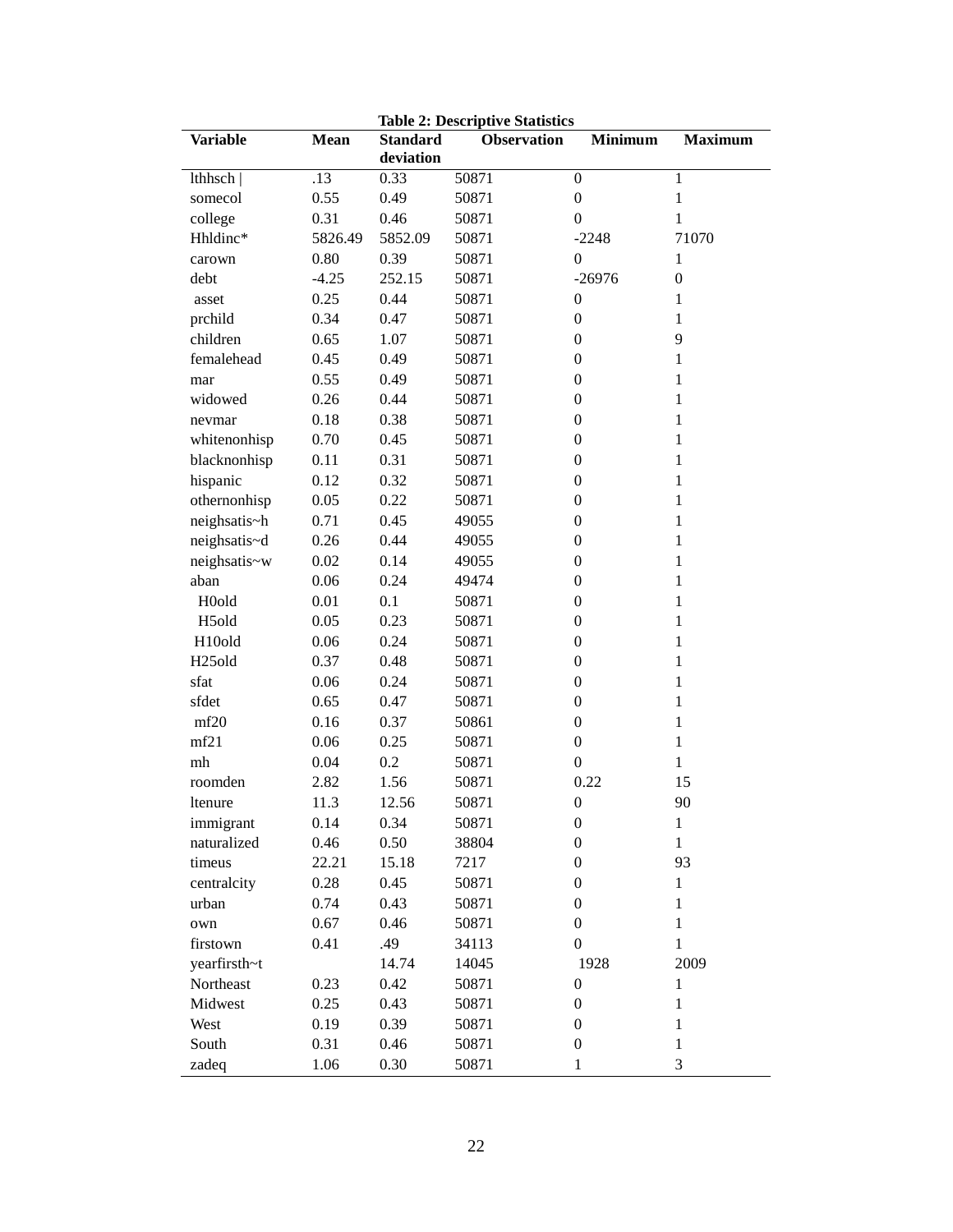| Binadequacy | ر. ر. | ∪.∠⊥          | 50871 |  |  |
|-------------|-------|---------------|-------|--|--|
| Newtrn      | . پ   | .49           | 49575 |  |  |
| citizen     |       | ገ ረ<br>ر بے ا | 50871 |  |  |

**\***Monthly household income in the AHS includes debt. So some households have negative income.

| Variable                   | <b>Observations</b> | Mean  | t-statistic |
|----------------------------|---------------------|-------|-------------|
| <b>Natives</b>             | 43654               | 0.952 |             |
| Immigrants                 | 7217                | 0.937 | 5.1693***   |
|                            |                     |       |             |
| Whites                     | 35917               | 0.961 |             |
| <b>Hispanics</b>           | 6239                | 0.926 | $10.027***$ |
|                            |                     |       |             |
| Whites                     | 35917               | 0.961 |             |
| <b>Black Non-Hispanics</b> | 5872                | .910  | 13.0860***  |

### **Table 3: Adequacy of Homeownership - Binadequacy**

\*\*\* denotes significant at 1%, \*\* denotes significant at 5%, \* denotes

significant at 10%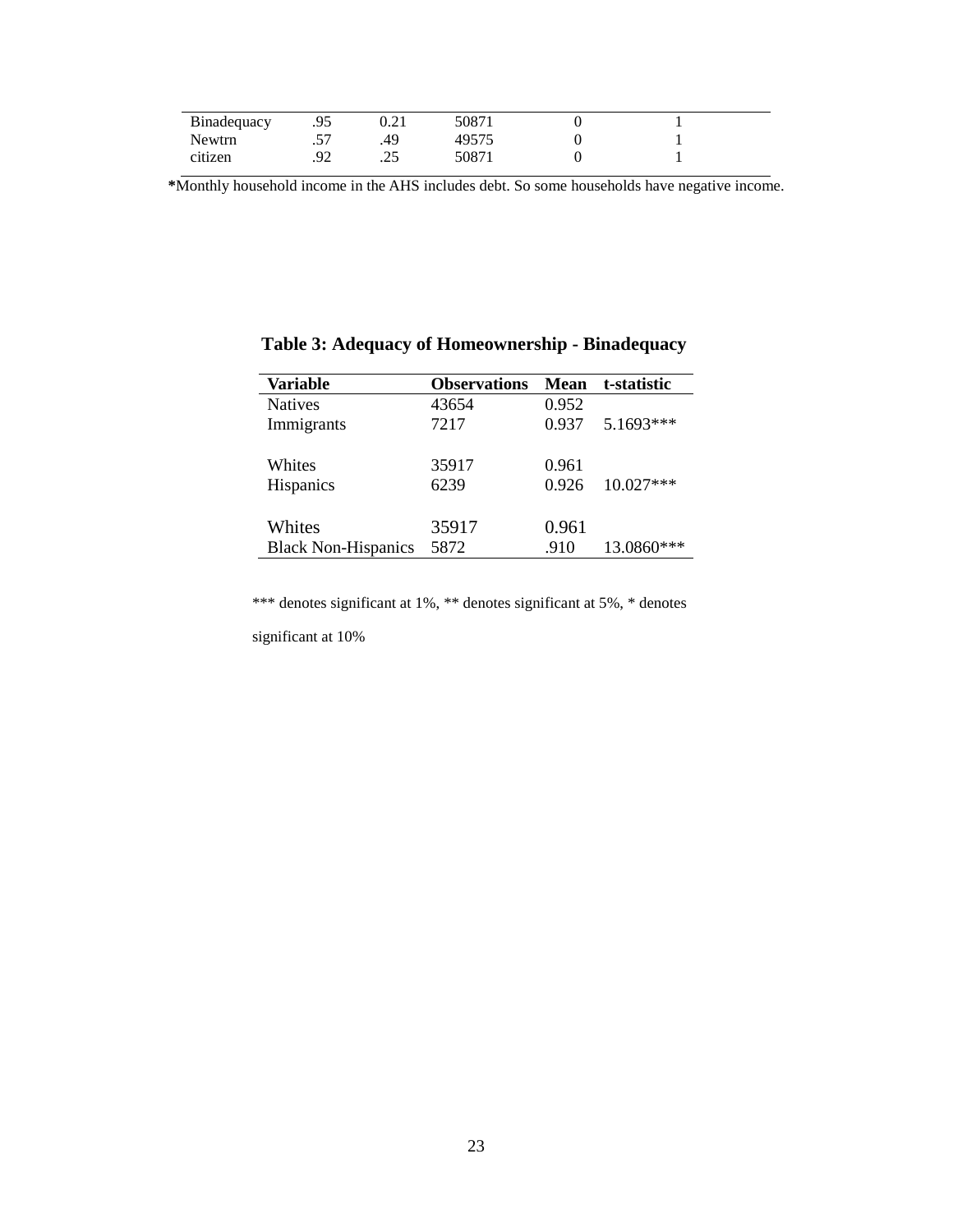### **Table 4: Logit Regression Results for Home Adequacy: Full Sample**

|                  |              |              | <b>With Immigrants</b> |                       | With                  |                   |                   |              |             |
|------------------|--------------|--------------|------------------------|-----------------------|-----------------------|-------------------|-------------------|--------------|-------------|
|                  |              |              |                        |                       |                       | <b>Immigrants</b> |                   |              |             |
| <b>Variables</b> | Coefficient  | Odds         | Coefficient            | Odds                  | <b>Variables</b>      | Coefficient       | Odds              | coefficients | Odds        |
|                  |              | Ratio        |                        | Ratio                 |                       |                   | Ratio             |              | Ratio       |
| blacknonhisp     | $-.37***$    | $.6902***$   | $-.3710***$            | .6899***              | H <sub>0</sub> d      | $.6520*$          | 1.9194*           | $.6554*$     | 1.9259*     |
|                  | (.0662)      | (.0457)      | (.0662)                | (.0457)               |                       | (.3428)           | (.6580)           | (.3428)      | (.6603)     |
| hispanic         | $-.2029***$  | $.8162***$   | $-.2202***$            | $.8023***$            | H <sub>5</sub> old    | 1.0794***         | 2.9431 ***        | 1.0791***    | 2.9422***   |
|                  | (.0692)      | (.0565)      | (.0740)                | (.0593)               |                       | (.1687)           | (.4966)           | (.1687)      | (.4964)     |
| othernonhisp     | $-.0696$     | .9326(.0902) | $-.0872$               | .9164                 | H <sub>10old</sub>    | .8933***          | 2.4432***         | .8931 ***    | 2.4426***   |
|                  | (.0968)      |              | (.1008)                | (.0924)               |                       | (.1402)           | (.3426)           | (.1402)      | (.3425)     |
| immigrant        |              |              | .0449                  | 1.0460                | sfat                  | $.2742**$         | $1.3155**(.1553)$ | $.2733**$    | 1.3143**    |
|                  |              |              | (.0697)                | (.0729)               |                       | (.1181)           |                   | (.1181)      | (.1552)     |
| somecol          | .1910***     | $1.210***$   | .1947***               | $1.2150***$           | mf20                  | $-.4987***$       | $.6072***$        | $-.5006***$  | $.6061***$  |
|                  | (.0588)      | (.0711)      | (.059)                 | (.0716)               |                       | (.0749)           | (.0455)           | (.0750)      | (.0454)     |
| college          | $.2037***$   | 1.2259***    | $.2060***$             | 1.2287***             | mf21                  | $-.4501***$       | $.6375***$        | $-.4506***$  | $.6372***$  |
|                  | (.0758)      | (.0930)      | (.0758)                | (.0932)               |                       | (.0941)           | (.0600)           | (.0942)      | (.0600)     |
| hhldinc          | $00005***$   | $1.000***$   | $.00005***$            | $1.0000***$           | mh                    | $-.4521***$       | $.6362***$        | $-.4526***$  | $.6359***$  |
|                  | $(8.61e-06)$ | $(8.61e-06)$ | $(8.62e-06)$           | $(8.62e-06)$          |                       | (.0983)           | (.0625)           | (.0983)      | (.0625)     |
| carown           | 1965***      | 1.2172***    | .1968***               | $1.2175***$           | roomden               | $.1438***$        | $1.1547***$       | $.1444***$   | $1.1553***$ |
|                  | (.0522)      | (.0636)      | (.0522)                | (.0636)               |                       | (.0236)           | (.0273)           | (.0237)      | (.0274)     |
| prchild          | .0214        | 1.0216       | .0216                  | 1.0218                | ltenure               | $-.0041*$         | .9958*            | $-.0041***$  | .9958***    |
|                  | (.0860)      | (.0879)      | (.0860)                | (.0879)               |                       | (.0022)           | (.0022)           | (.0022)      | (.0022)     |
| children         | .0447        | 1.0457       | .0444                  | 1.0454                | centralcity           | $-.3089***$       | .7342***          | $-.3092***$  | $.7341***$  |
|                  | (.0367)      | (.0383)      | (.0367)                | (.0383)               |                       | (.0588)           | (.0431)           | (.0588)      | (.0431)     |
| femalehead       | $1170**$     | $1.1242**$   | $.1185**$              | 1.1258**              | urban                 | .0910             | 1.0953***         | .0897***     | 1.0939***   |
|                  | (.0469)      | (.0527)      | (.0469)                | (.0528)               |                       | (.0681)           | (.0746)           | (.0681)      | (.0745)     |
| widowed          | $-.2624***$  | .7691***     | $-.2593***$            | .7715***              | own                   | $.3631***$        | 1.4378***         | .3629***     | 1.4374***   |
|                  | (.0631)      | (.0485)      | (.0632)                | (.0487)               |                       | (.0721)           | (.1037)           | (.0722)      | (.1038)     |
| nevmar           | $-.3218***$  | $.7247***$   | $-.3171***$            | .7282***              | intercept             | $2.2502***$       |                   | 2.2409***    |             |
|                  | (.0645)      | (.0467)      | (.0649)                | (.0472)               |                       | (.6349)           |                   | (.6350)      |             |
| neighsatis~d     | $-.2123***$  | $.8086***$   | $-.2117***$            | .8091***<br>(.0390)   | ${\bf N}$             | 47492             |                   | 47492        |             |
|                  | (.0482)      | (.0390)      | (.0482)                |                       |                       |                   |                   |              |             |
| neighsatis~w     | $-.6811***$  | .5060***     | $-.6800***$            | .5065***              | Wald chi <sup>2</sup> | 2128.42           |                   | 2132.94      |             |
|                  | (.1014)      | (.0513)      | (.1014)                | (.0514)<br>$.5196***$ |                       |                   |                   |              |             |
| aban             | $-.6568***$  | .5184***     | $-.6546***$            | (.0354)               | Pseudo $R^2$          | 0.1031            |                   | 0.1031       |             |
|                  | (.0681)      | (.0353)      | (.0683)                | $1.1412**$            | Metro                 | Yes               | Yes               | Yes          | Yes         |
| newtrn           | $.1322**$    | 1.1414**     | $.1321**$              | (.0651)               | control               |                   |                   |              |             |
|                  | (.0570)      | (.0651)      | (.0570)                |                       |                       |                   |                   |              |             |

The figures inside the parentheses are robust standard errors.

\*\*\* denotes significant at 1%, \*\* denotes significant at 5%, \* denotes significant at 10%.